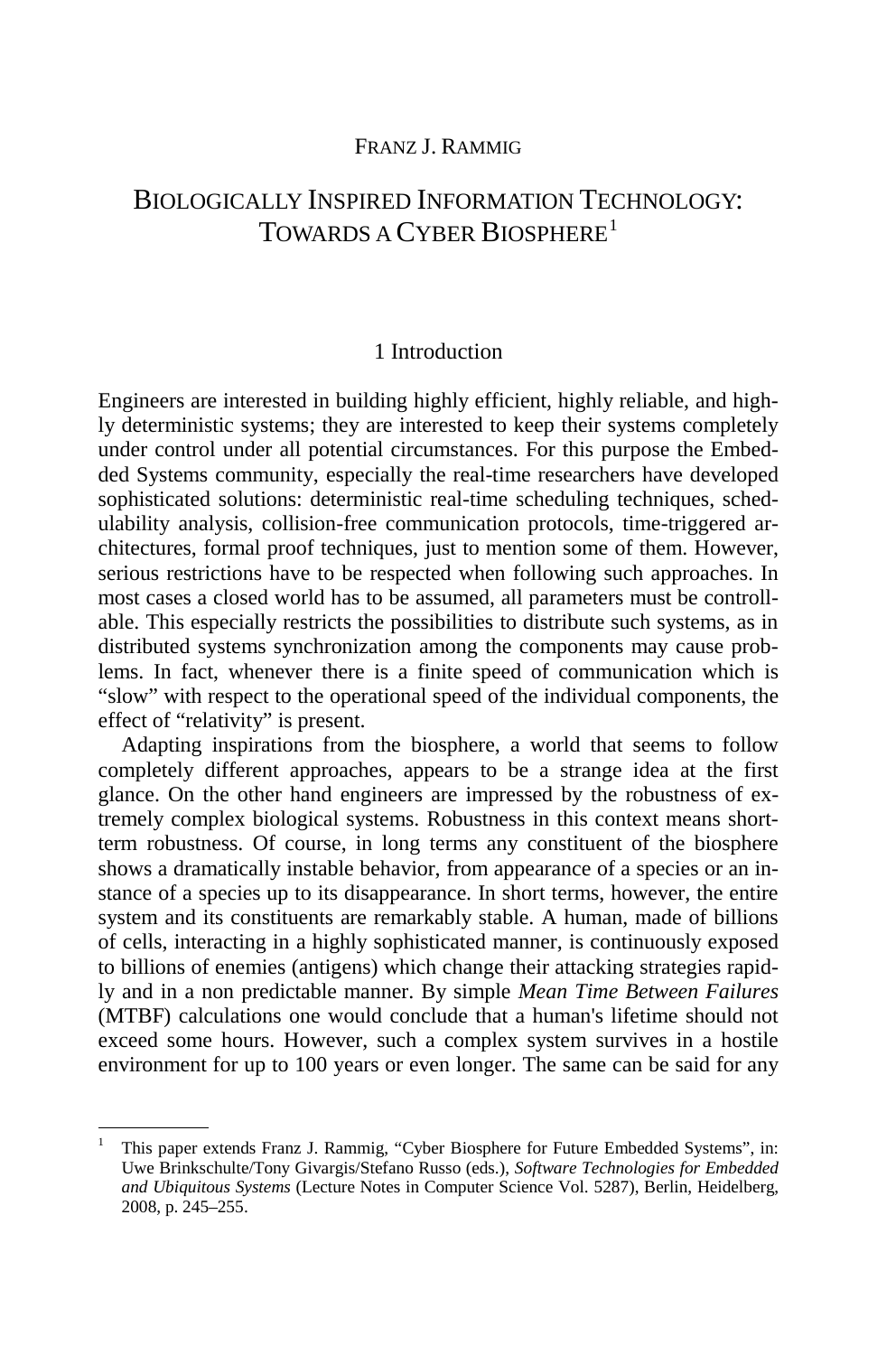kind of complex bio-conglomerates. So, biological systems have proven to be extremely robust even in dynamically changing hostile environments.

Of course engineers also are able to design highly complex systems. A today's complex microprocessor which is a sophisticated digital *System on Chip* (SoC) comprises a billion of transistors as well, and it runs reliably for a long time. Giant software systems like telephone switching systems are very reliable as well. What can be questioned, however, is the stability and robustness in case of dramatically changing environmental conditions or in case of unforeseen hostile circumstances. Classical engineering always makes rather strict assumptions concerning the environment, in most cases it even assumes the environment to be adapted to the operational conditions of the system to be built. For designing a car, e.g. the existence of well paved roads is assumed. Of course, biological systems can handle unforeseen situations also only to a certain amount. In cases beyond this level of flexibility the respective instance or even an entire species disappears. However, it seems that this limit of biological flexibility is much wider than in conventional technical artifacts. From this observation it does not surprise that one of the most stable, most robust and most adaptive complex technical artifact is the internet. In fact the internet follows a couple of basic principles of biological systems like distributive design, postponing decisions and actions into the operational phase, selforganization, emerging redundancy, just to mention some of them.

Common to the highly complex systems of the future are the following key characteristics:

- complex volatile networks in which components cooperate as well as possibly compete,
- decentralized control and components acting autonomously,
- an unobservable global system state and thus components with only local knowledge,
- optimization of own benefits being the driving force of a component's cooperation,
- adapting to and learning from environmental changes as a universal ability of components,
- limited availability of resources combined with security and safety requirements.

Characteristic No. 1 originates from the sheer fact of complexity. Above a certain threshold a conglomerate cannot be kept stable concerning its structure and behavior. Components will appear and disappear and it will not be able to keep always the same rules concerning these components' behaviors.

Characteristic No. 2 is closely related to the first one. If the complexity of a system grows towards infinity any attempt of global control would evolve towards infinite complexity, which in turn would convert it into a system of infinite complexity and so on. It is not surprising that e.g. centrally controlled economies tend to fail. So the individual components are forced to act autono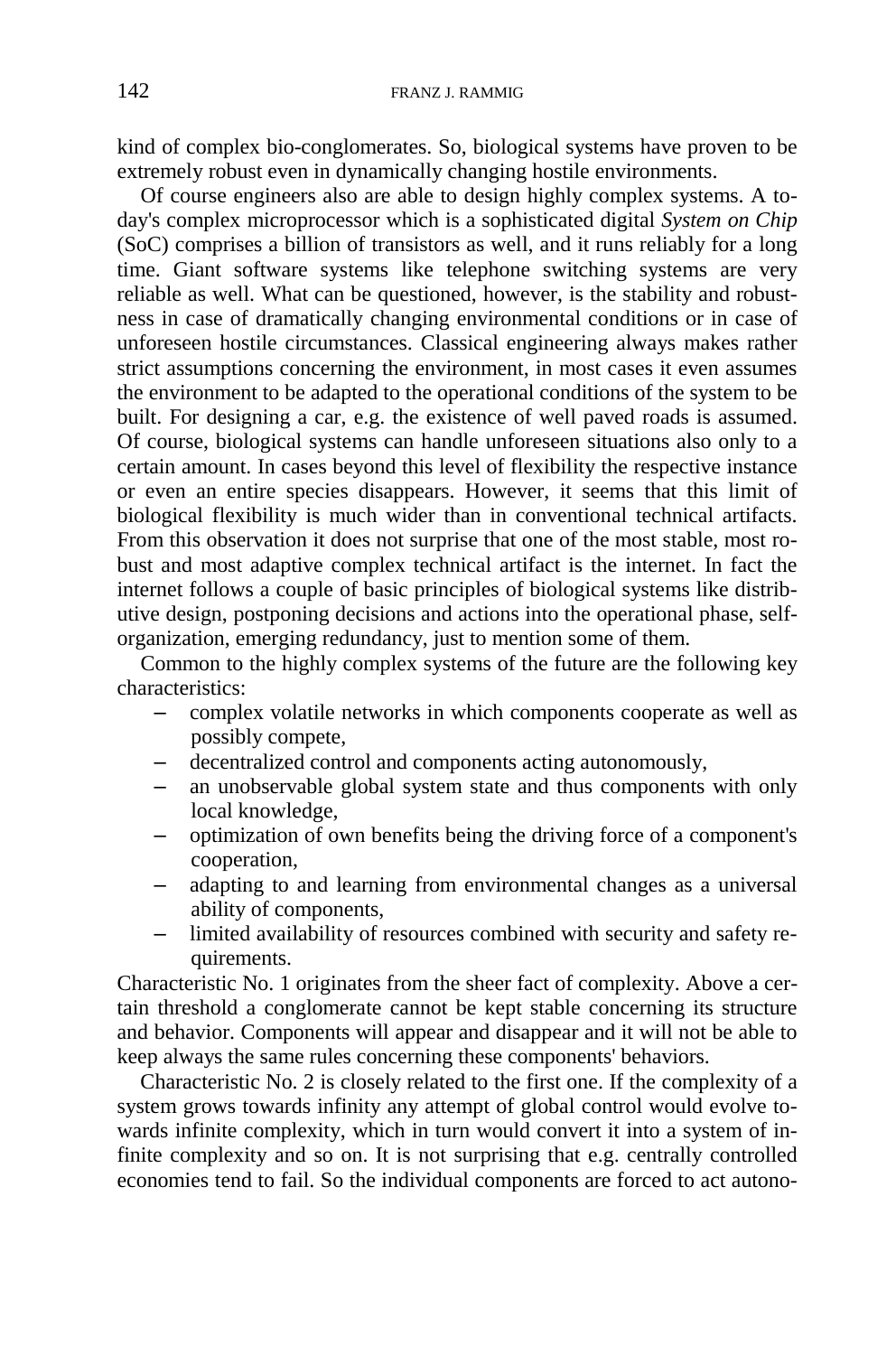mously to a certain amount, giving them the freedom to do this in cooperative or non cooperative manner.

It is the relativistic property of large distributed systems that results in characteristic No. 3. In a relativistic system a global state cannot exist as observation and even definition of a global state would imply exact synchrony of all local time lines. And exact synchrony cannot be achieved with finite communication speeds. This also implies that components of such a system can be aware only of their own state and the states of objects in their near vicinity. Near vicinity is defined as the set of components where communication is possible within a time period which is small with respect to the relevant speed of operation (in physics these are sub-systems where the error made when applying Newton's mechanics is negligible).

An unobservable global state brings us immediately to characteristic No. 4. As components of such a complex system cannot observe a global state, they also cannot precisely be aware of a global objective. A pragmatic way to overcome this problem is the assumption when trying to optimize the individual benefit (in whatever way this can be determined), the resulting "global" behavior will not be too far away from a theoretical global optimum.

Such systems can hardly show robust behavior if the constituents would be unable to adapt to changing environmental conditions. This makes learning capabilities necessary as undirected changes rarely result in beneficial adaptation (characteristic No. 5). New properties emerge while the network's components adapt to and learn from other components. This in turn makes resulting learning necessary.

Characteristic No. 6 is different in nature from the other ones. It is just a general restriction which we always find in real systems. There are never unlimited resources. Without providing safety, robustness would be harmed by the constituent components themselves, without security there would be no means to provide robustness in presence of potentially hostile other components. And as selfishness has to be the driving force of the individual components hostile behavior will always be present.

These fundamental characteristics raise a number of new research questions that need to be addressed in order to achieve any progress in this area. All the mentioned properties are present in biological systems as well. Therefore, it seems to be attractive looking for inspirations in this domain. Biological systems seem to follow optimal strategies (or at least near-optimal ones) in the presence of partial or even unreliable information. Biological components are able to "decide" which information is relevant and which need not be considered. They follow "algorithms" reaching stable, robust, and desirable behavior in a distributed network. Biological entities find out about their right option of interaction with cooperating other components or even such ones which they are in competition with. Nature "invented" clever, adaptive, and efficient communication principles. All this is done under restricted resources and even in case of failing parts. Nature transformed most of the decisions and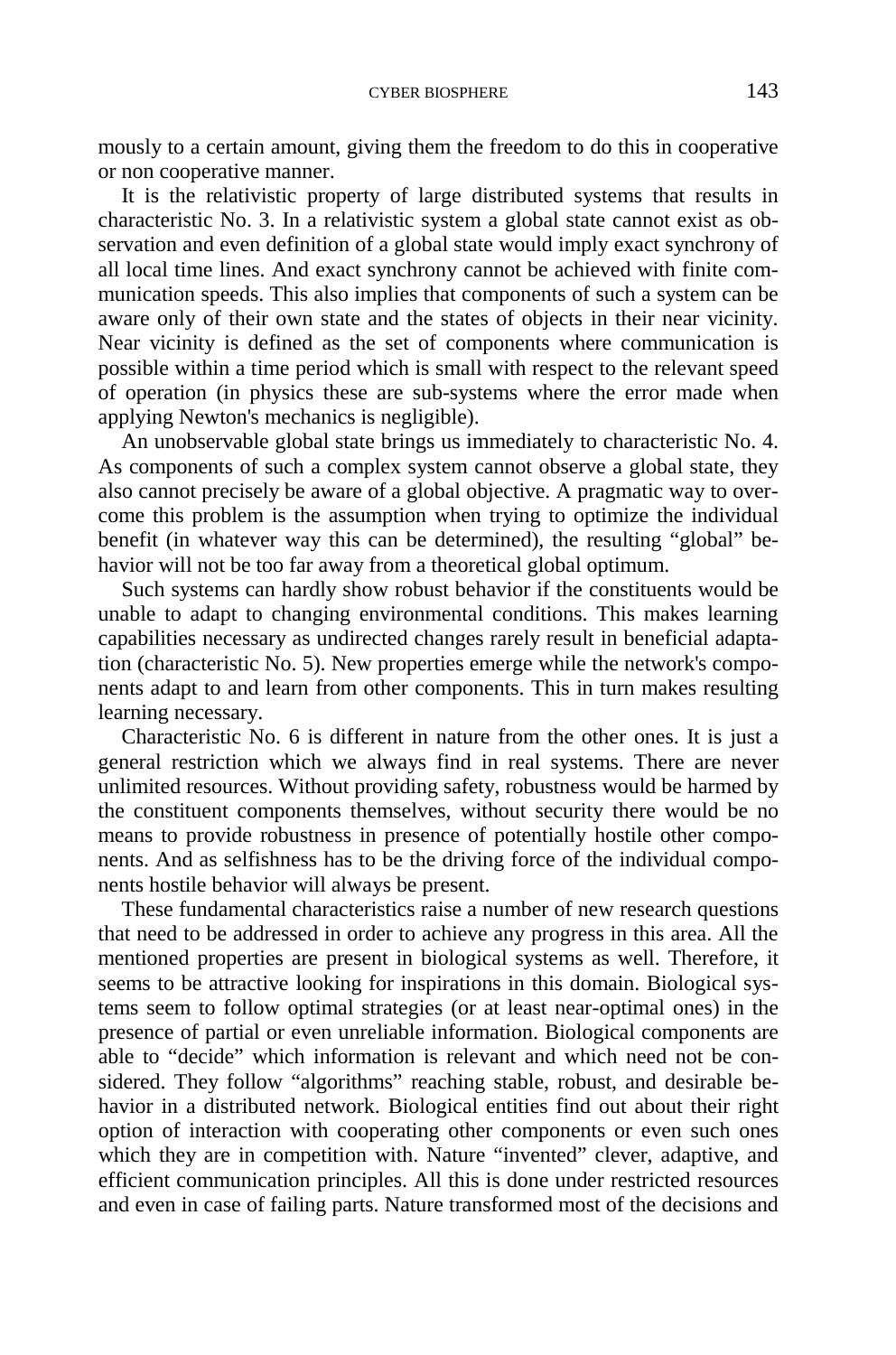actions into the operational phase of biological artifacts which results in highly adaptable systems. These systems reflect on both their own and their environment's behavior and consequently change themselves. Nature provides techniques that to a certain amount can ensure the correctness of emergent volatile systems.

To sum up: Highly complex systems behave like global economy. By their tradition engineers tend to organize their artifacts in the way of planned, centrally controlled economy. Nature is an economy driven by free enterprise of selfish agents. Such economies may be far away from optimality, they tend to locally show nondeterministic and undesired behavior at certain points of time (economic crisis). But they seem to be extremely robust on the long term. In this paper we would like to provide some hints why it could be wise for engineers to accept a certain amount of free economy as well.

### 2 Ant Colony Algorithms

The total biomass of ants on earth is more or less the same as the biomass of mankind. Ants can be seen as one of the most advanced examples of social bio-systems. Ant colonies can be interpreted as a specific kind of an organism, forming an interesting compromise between simple swarms of single cell life and highly organized multi-cell systems (e.g. mammals) where most cells are fixed at a specific location and play a specific role. Differently from these two extremes, in an ant colony the individual constituent (an ant) is a multi-cell object, mobile, intelligent to a certain degree, but closely embedded into a global collaborative scheme. *Ant Colony Optimization* (ACO) is a cooperative meta-heuristic being successfully applied to various combinatorial optimization problems. Ants tend to find the shortest path from their nests to a food source in a relatively short time. In order to achieve this, they communicate in an indirect manner, called *stigmergy*. Moving ants deposit traces of pheromone on their trail. On the other hand, ants have the tendency to follow trails which are marked by pheromone. This establishes a positive feedback which makes a marked trail even more attractive. Evaporation of pheromone establishes a negative feedback. When alternative trails are chosen randomly in the beginning, with high probability the pheromone level of a path is inverse proportional to the path's length (see Fig. 1).

Marco Dorigo established this field of meta-heuristics. Dorigo et al.<sup>2</sup> was the first paper to apply ACO to graph-related optimization problems like the *Traveling Salesman Problem* (TSP). A more general theory has been devel-

 $\frac{1}{2}$  Marco Dorigo/Vittorio Manniezzo/Alberto Colorni, "The Ant System: Optimization by a Colony of Cooperating Agents", in: *IEEE Transactions on Systems, Man, and Cybernetics, Part B* 26, 1 (1996), p. 29–41.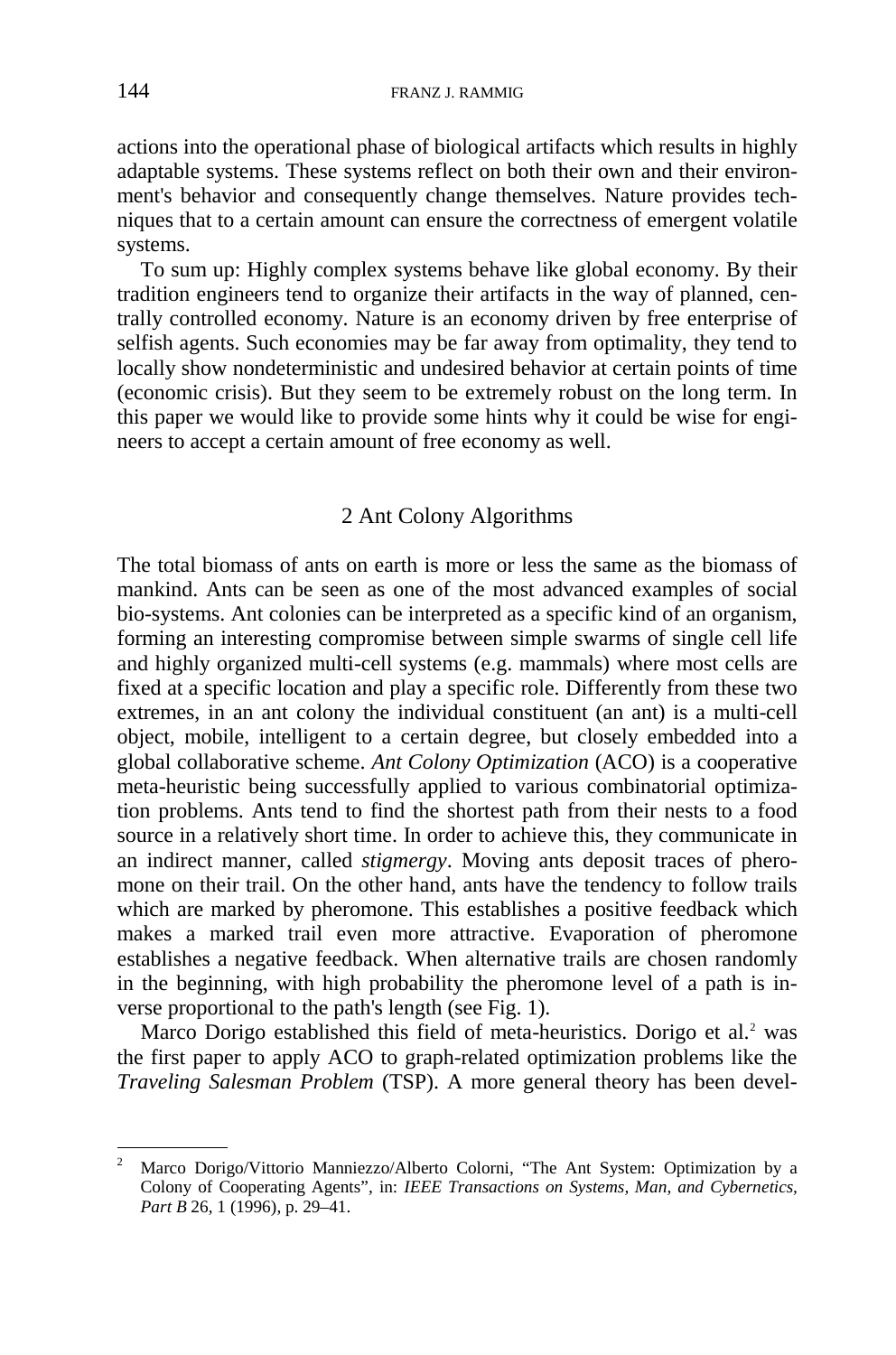oped in his book *AntColony Optimization*<sup>3</sup> , proceedings of dedicated conferences have been published as well.<sup>4</sup> An excellent introduction into biologically inspired techniques in sensor networks, including application of ACO is given by Dressler.<sup>5</sup> Here just some aspects, covered by research in Paderborn, shall be discussed.



1 – Pheromone estimation und adaptation (time line: left to right)

Ditze<sup>6</sup> and Ditze/Becker<sup>7</sup> describe the application of Dorigo's basic approach to the scheduling problem of MPEG streams via the 802.11e EDCA. For this purpose, the precedence-constrained MPEG scheduling has to be mapped onto a directed graph, expressing the precedence relationships of MPEG *Groups of Pictures* (GoP). This results in a cyclic graph consisting of the various I-, P-, and B-frames contained in the GoP being represented as nodes and the precedences as directed edges. A feasible solution represents a schedule of MPEG

<sup>-&</sup>lt;br>3 Marco Dorigo/Thomas G. Stützle, *Ant Colony Optimization* (A Bradford Book), Cambridge, MA, (et al.), 2004.

Marco Dorigo/Mauro Birattari/Christian Blum, et al. (eds.), *Ant Colony Optimization and Swarm Intelligence. 4th International Workshop, ANTS 2004: September 5–8, 2004, Brussels, Belgium; Proceedings* (Lecture Notes in Computer Science Vol. 3172), Berlin, 2004, and Marco Dorigo/Luca Maria Gambardella/Mauro Birattari, et al. (eds.), *Ant Colony Optimization and Swarm Intelligence. 5th International Workshop, ANTS 2006: September 4–7, 2006, Brussels, Belgium; Proceedings* (Lecture Notes in Computer Science Vol. 4150), Berlin,

<sup>2006.</sup> <sup>5</sup> Falko Dressler, *Self-Organization in Sensor and Actor Networks* (Wiley Series in Communications Networking Distributed Systems), Chichester (et al.), 2007.

<sup>6</sup> Michael Ditze, "Evaluation of an Ant Colony Optimization Based Scheduler for the Transmission of Multimedia Traffic in the 802.11e EDCA", in: *Proceedings of the 3<sup>rd</sup> ACM Workshop on Wireless Multimedia Networking and Performance Modeling: October 22nd 2007, Chania, Crete Island, Greece* [held in conjunction with the 10th ACM/IEEE International Symposium on Modeling, Analysis, and Simulation of Wireless and Mobile Systems (MSWiM)], New York, NY, 2007, p. 9–15. <sup>7</sup>

Michael Ditze/Markus Becker, "An Improved Adaptive ACO Meta Heuristic for Scheduling Multimedia Traffic Across the 802.11e EDCA", in: Reza Rejaie/Roger Zimmermann (ed.), *Multimedia Computing and Networking 2008: January 30–31, 2008, San Jose, California, USA; Proceedings, Electronic Imaging, Science and Technology*, Bellingham, WA, 2008, p. 6818–6820.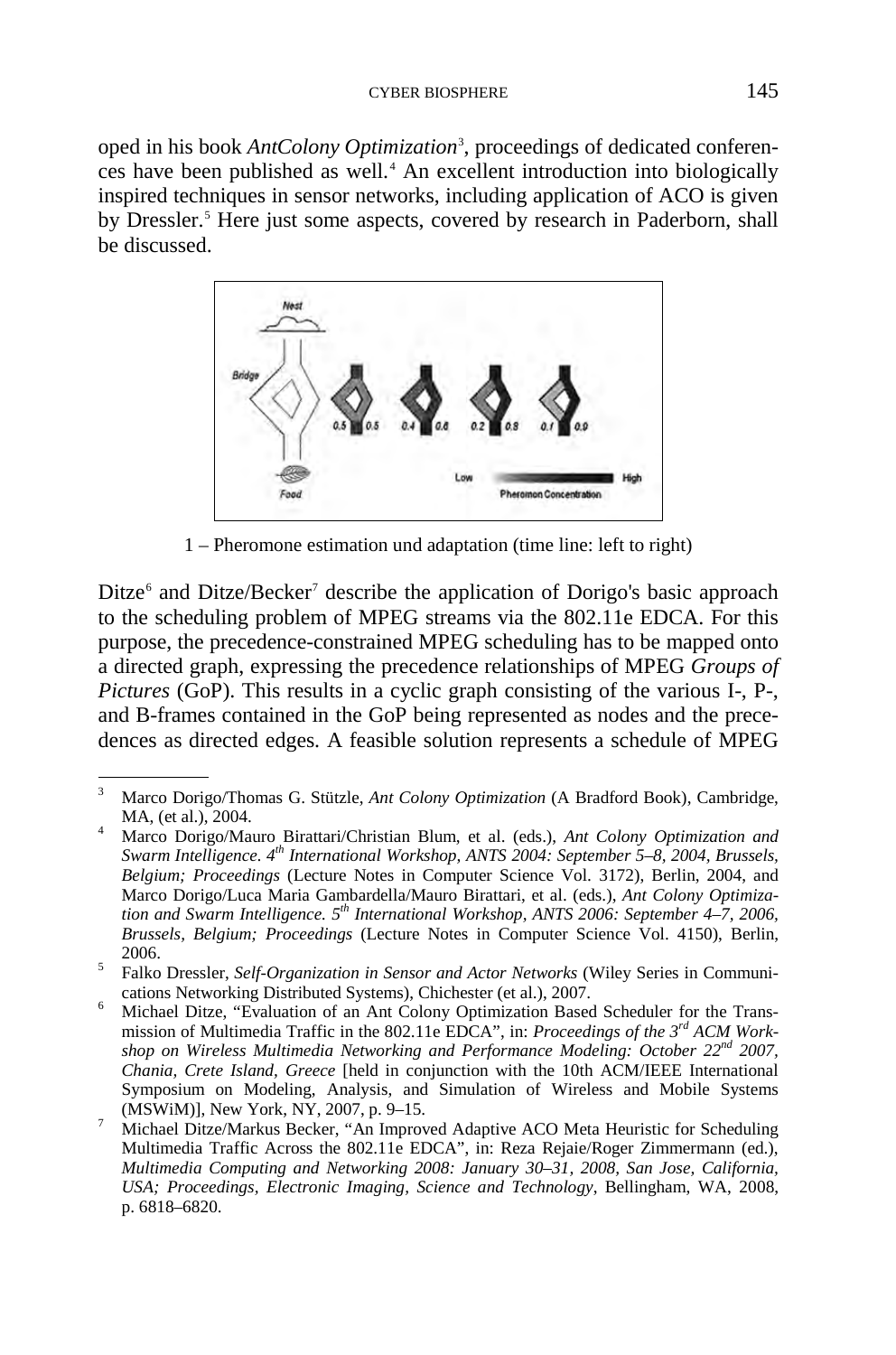frames where each frame is expected to be transmitted within its (previously defined) delay bounds. On such a graph a colony of  $\pi$  ants is deployed. An ant of such a colony sitting on a "border" node of a partially feasible schedule selects an edge from this node to an attainable node according to a probabilistic function as in Dorigo's original work. A tour is said to be completed if all  $\pi$ ants of a colony have returned to the initial I-frame. Then the best selected path is evaluated by counting the number of timely scheduled frames. On each edge of this path the pheromone values are updated. The updated value is proportional to the ratio of the achieved solution and the optimal one (all frames of the GoP scheduled timely). As a result, near optimal solutions that entail higher concentration of pheromone will have a higher impact on the edge selection process in subsequent tours. In experiments this algorithm turned out to be nearly as efficient (concerning needed computation time) as a dedicated scheduling algorithm designed at our institute by the same author. However, it showed a much more robust behavior with respect to rapidly changing load and transmission distortions.

In our group we developed a fully distributed operating system, i.e. the various services offered by the OS are distributed over a network of nodes. Compared with providing all services at all nodes this results in a substantial reduction of memory footprint. However, additional communication costs occur whenever a service is requested which is not locally available. This implies the need for an optimized service distribution. See Fig 2. for the optimization problem. A problem graph describing service requests by applications has to be mapped onto a platform graph describing the nodes and their interconnection links in such a way that the global communication costs are minimized.



2 – Service allocation in a fully distributed operating system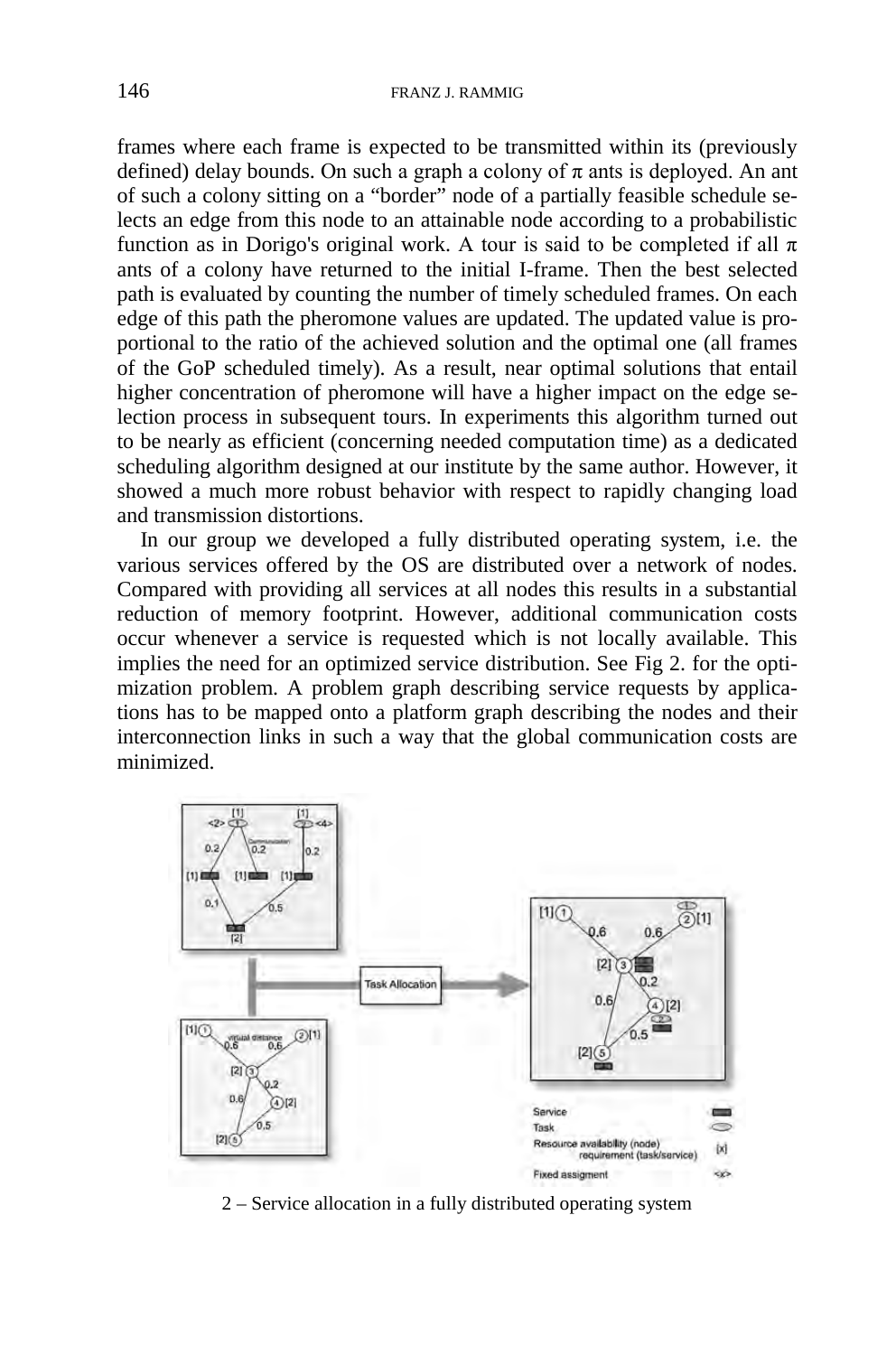Heimfarth/Janacik<sup>8</sup> apply ACO to this problem. Of course, the objective in this case is not to minimize path lengths but weighted communication costs. These costs are calculated in this case by path length measured in hops, link quality using a sophisticated combined link metrics, and the access frequency, i.e. the frequency a certain path is used due to requesting the considered service. In their use of ACOs services are the equivalent of food sources and service locations are the equivalent of shortest paths. Calls made by the requesters are modelled by ants while requesters are modelled by nests. Wireless links in between the platform nodes form the paths which the ants can use for movement. As common to ACOs, ants leave pheromone on the nodes while the requests are being routed to the destination service. This pheromone evaporates over time. In Fig. 3 this application of ACOs is illustrated. It shows a situation where service  $SI$  residing on node  $v$  is requested by applications  $r_1$ on node  $g$ ,  $r_2$  on node  $b$ , and  $r_3$  on node  $c$ . In this situation the service *S1* has a tendency migrating to node *u*. As this one might be overloaded due to service *S2* residing on this node, a migration to node *j* is selected. In addition (not shown in this example) geographically related paths are handled in such a way that they bundle attracting force into their direction.<sup>9</sup>



3 – Optimization of service allocation in a fully distributed operating system

<sup>-&</sup>lt;br>8 Tales Heimfarth/Peter Janacik, "Experiments with Biologically-Inspired Methods for Service Assignment in Wireless Sensor Networks", in: Mike Hinchey/Anastasia Pagnoni, et al. (eds.), *Biologically-Inspired Collaborative Computing: IFIP 20th World Computer Congress, Second IFIP TC 10 International Conference on Biologically-Inspired Collaborative Computing: September 8–9, 2008, Milano, Italy*, Vol. 268, New York, NY, 2008, p. 71–84. <sup>9</sup>

For more details, see ibidem.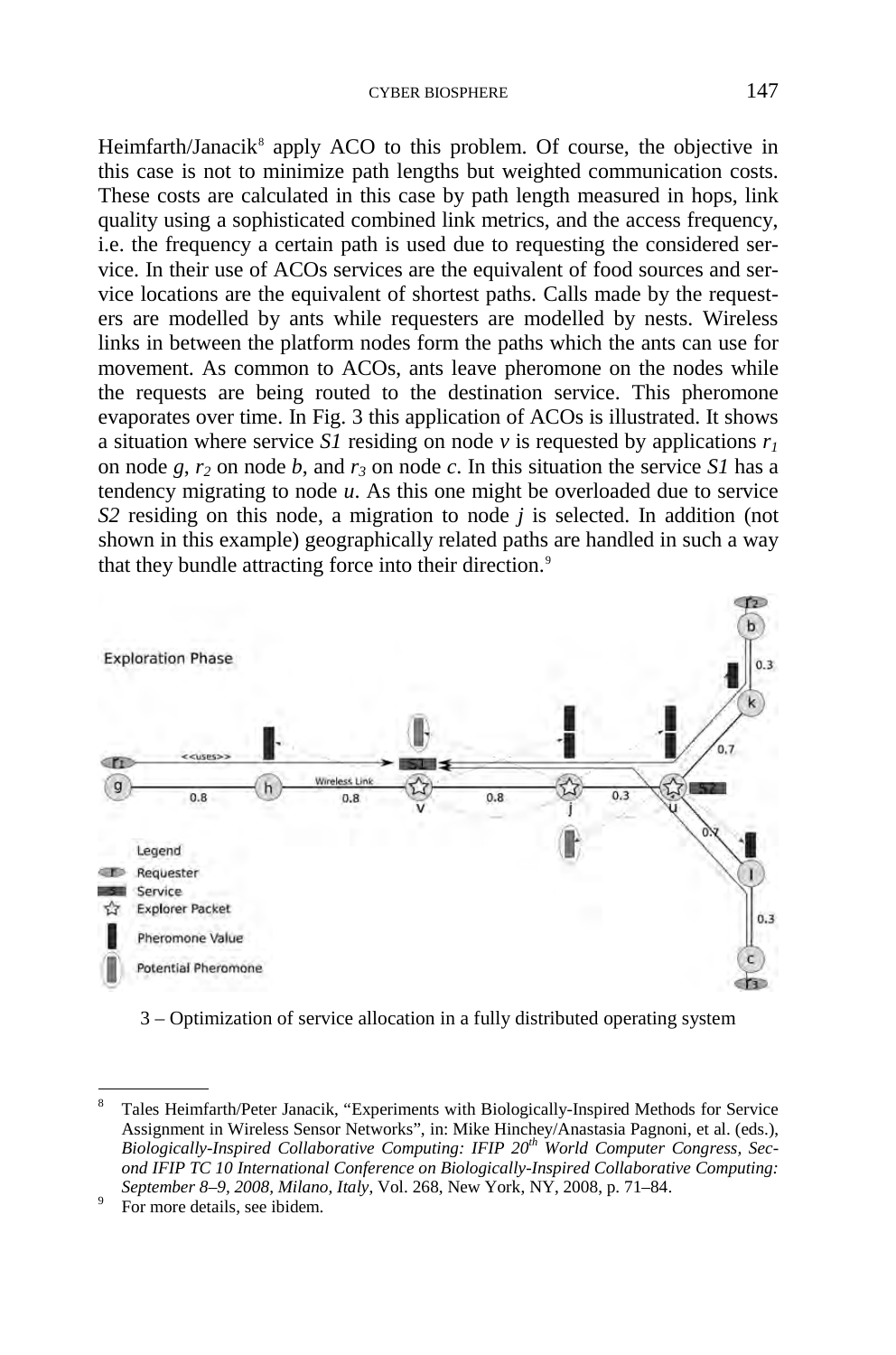Up to now homogeneous systems have been considered. In our analogy this means ant colonies where all ants are alike. Nature, however, also "developed" colonies with heterogeneous populations. Social insects like *Pheidole Rea* form such colonies of heterogeneous objects. This allows a dedicated division of labor. Larger ants (the "majors" serve to protect the nest against enemies while the smaller ones ("minors") are doing daily work. In fact this division of labor reduces the overall energy need of the entire colony. Large ad hoc networks can be clustered following an approach based on division of labor in such colonies of social insects. The basic idea in this case is to treat each node of an ad hoc network either as a "major" ant or a "minor" one. A major represents a cluster head responsible for wider area communication. This means a higher workload while the minors are member nodes of clusters. The main power of the approach is originating from the built-in elasticity. Both types of species have a certain threshold to become major or minor. On the other hand they are stimulated by received signals. Whenever the strength of such signals is above a certain threshold the role of a major may change to a minor or vice versa. Typical stimuli signals are signal strengths of received messages, frequency of received messages, etc. Thresholds are established e.g. by the power reserve of a node. A cluster head with flattening power resources has a tendency to become a minor (member node), an "isolated" member node to become a cluster head.<sup>10</sup> This approach again shows enormous robustness against rapidly changing situations.

### 3 Artificial Hormone Systems

All biological systems can be seen just as a collection of individually operating cells which follow some collaborative principle of operation, based on some communication means. Electrical signaling via the nerve system constitutes a means of directed communication in the sense of single-cast or multicast. Controlled and centrally coordinated actions like contraction of specific muscles to enable movement may serve as an example. In other situations when an extremely high number of potentially receiving cells have to be addressed and if those cells are widely spread across a body, a multi-cast communication scheme is desirable. In bio-systems this is carried out by means of the hormone system which can be interpreted as a way of biological broadcasting. Specific chemicals are generated by the sending instance and cause reactions on the side of receiving cells. It is essential that different receiving cells can react in a different and specific manner. This specific reaction may

 $\ddot{ }$ 

<sup>&</sup>lt;sup>10</sup> For more details, see Tales Heimfarth/Peter Janacik/Franz J. Rammig, "Self-Organizing Resource-Aware Clustering for Ad Hoc Networks", in: *Proceedings of the 5<sup>th</sup> IFIP WG 10.2 International Conference on Software Technologies for Embedded and Ubiquitous Systems*, Berlin, Heidelberg, 2007, p. 319–328.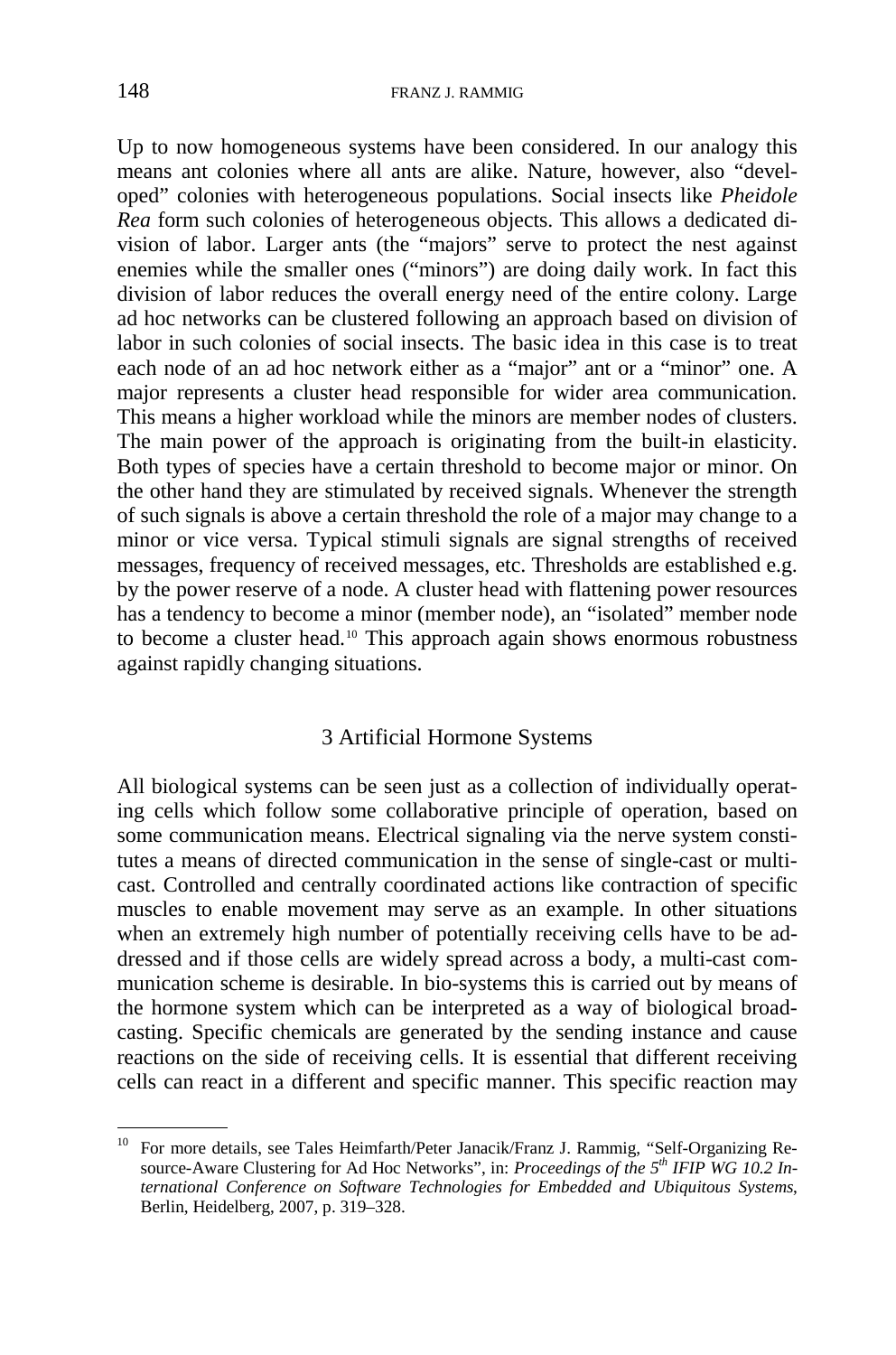depend on cell type or even on a specific cell instance and its current environmental setting. Even the set of hormones may be specific for the different cells. Hormones unknown to a certain receiver are just ignored. So the intended communication is established only between processing elements that share a joint reservoir of hormones. By this concept multi-cast can be implemented easily. In addition it is a kind of "power line communication" as blood circulation serves as carrier for information transport. This simple basic principle thus can be tailored in numerous ways to result in the desired behaviors.

Von Renteln et al.<sup>11</sup> discuss an approach to apply concepts of artificial hormone systems to task allocation on heterogeneous processing elements. In their approach each of the processing elements and the tasks to be assigned may secrete "hormones" or may react on receiving ones. This approach strictly follows a decentralized approach. Each processing element may have an individual rule set for the secretion of hormones or how to react on receiving certain ones. The only common rules are given by some agreement what hormones to be used. In their approach the authors implement a distributed feedback controller by means of two principle types of hormones, so called accelerators (positive feedback) and so called suppressors (negative feedback). The first ones are sent out to indicate the willingness of a processing element to attract additional tasks, the second one to indicate the inability to do so. The approach results in a couple of self-x properties: *self-configuration* as there is no central control, *self-optimization* as there may be included rules to re-open the assignment "market" periodically or stimulated by some events, *self-healing* as a failing task or processing element is no longer sending hormones and by this disturbs the equilibrium which causes some re-allocation. The authors have built a flexible simulation environment which allows them to experiment with a variety of parameter settings. Brinkschulte/von Renteln<sup>12</sup> additionally examine very carefully conditions for stability in such systems.

Stress response is a special version of a hormone system. The "*Fight-orflight*"-theory by Walter Cannon 13 describes the reaction of humans and animals to threats. In such stress situations specific physiological actions are taking place by the sympathetic nervous system of the organism as an automatic regulation system without the intervention of conscious thought. For example, *epinephrine*, a hormone, is released which causes the organism to release energy to react on the threat (fight or flight). This concept is adopted to

-

<sup>11</sup> Alexander von Renteln/Uwe Bringschulte/Michael Weiss, "Analyzing the Behavior of an Artificial Hormone System for Task Allocation", in: Juan González Nieto (ed.), *Proceedings of the 6th International Conference on Autonomic and Trusted Computing, ATC 2009: July 7–9,* 

<sup>2009,</sup> Brisbane, Australia, Berlin, Heidelberg, 2009, p. 47–61.<br><sup>12</sup> Brinkschulte/Renteln/Weiss (2009), Analyzing the Behavior.<br><sup>13</sup> Walter B. Cannon, *Bodily Changes in Pain, Hunger, Fear and Rage: An Account of Recent Research into the Function of Emotional Excitement*, reprint of 2nd ed., New York, NY, 1929.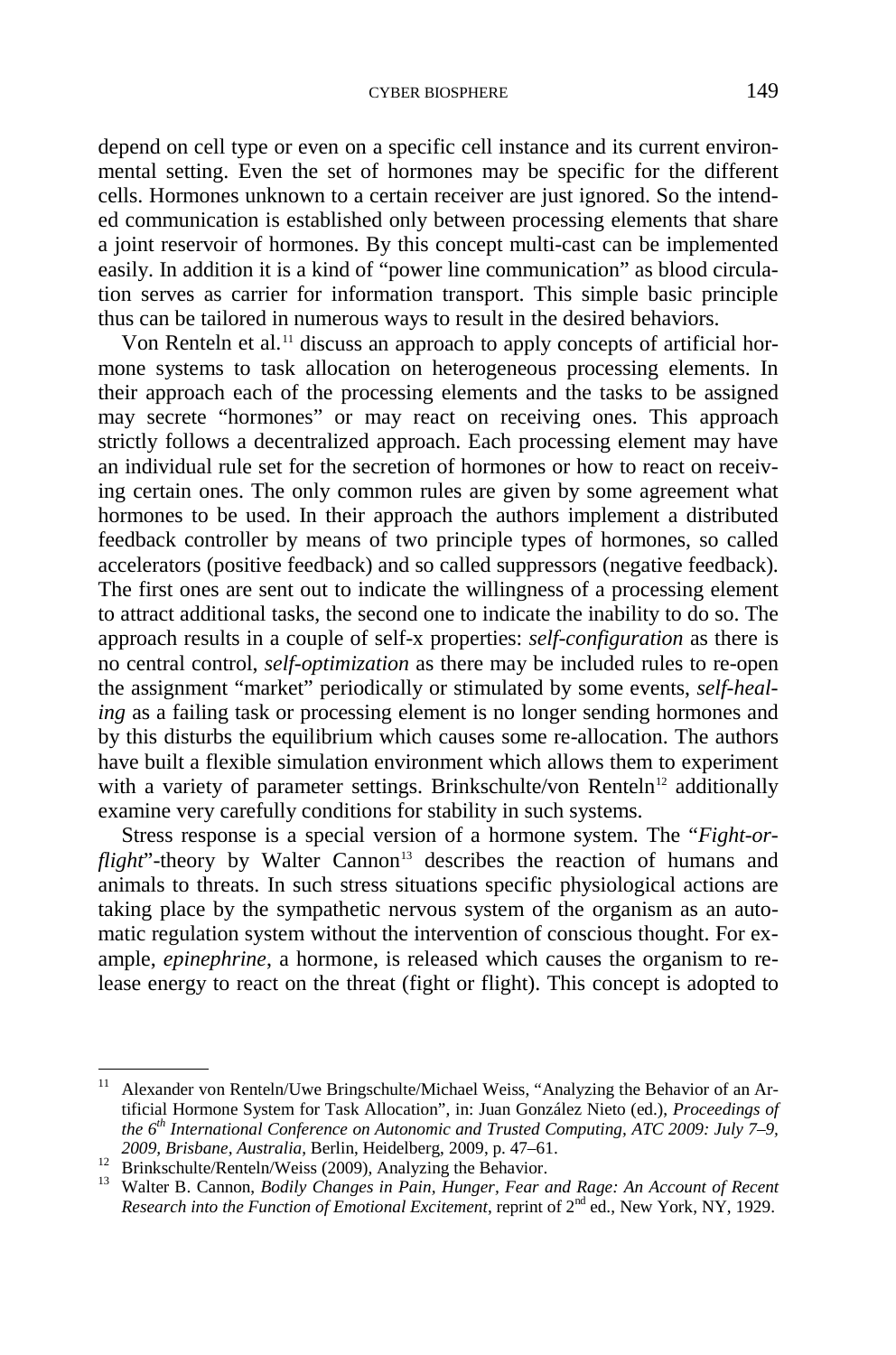control the on-line reconfigurable real-time operating system  $DREAMS^{14}$ (*Distributed Real-Time Extensible Application Management System*) which has been developed by our group. This RTOS (*Real-Time Operating System*) is able to manage system tasks and user tasks in the form of different "profiles" by means of a special resource manager FRM (*Flexible Resource Manager*)<sup>15</sup> (see Fig. 4).



4 – Flexible Resource Manager FRM

DREAMS has been tailored to the special demands of self-optimizing applications. The manager tries to optimize the resource utilization at run-time. The optimization includes a safe over-allocation of resources, by putting resources that are held back for worst-case scenarios by tasks at other tasks' disposal. The interface to the FRM is called *Profile Framework*. By means of the Profile Framework the developer can define a set of profiles per application. Profiles describe different service levels of the application, including different quality and different resource requirements. All states belonging to one profile build the state space that can be reached when the profile is active. The different profiles can be assigned to specific emergency categories using a generic monitoring concept for self-optimizing systems. The intent is to protect tasks systematically against hazards or faults. These hazards or faults might result from their self-optimizing behavior themselves, but self-optimizing behavior

 $\ddot{ }$ 

Recently a new version of DREAMS has been created, called *Organic Reconfigurable Operating System* (ORCOS). It can be downloaded from https://orcos.cs.uni-paderborn.de

Simon Oberthür/Carsten Böke, "Flexible Resource Management – a Framework for Self-Optimizing Real-Time Systems", in: Bernd Kleinjohann/Guang R. Gao/Hermann Kopetz/ Lisa Kleinjohann/Achim Rettberg (eds.), *Design Methods and Applications for Distributed Embedded Systems: IFIP 18th World Computer Congress, TC10 Working Conference on Distributed and Parallel Embedded Systems (DIPES 2004): August 22–27, 2004, Toulouse, France*, Vol. 268, Boston, MA, (et al.), 2004, p. 177–186.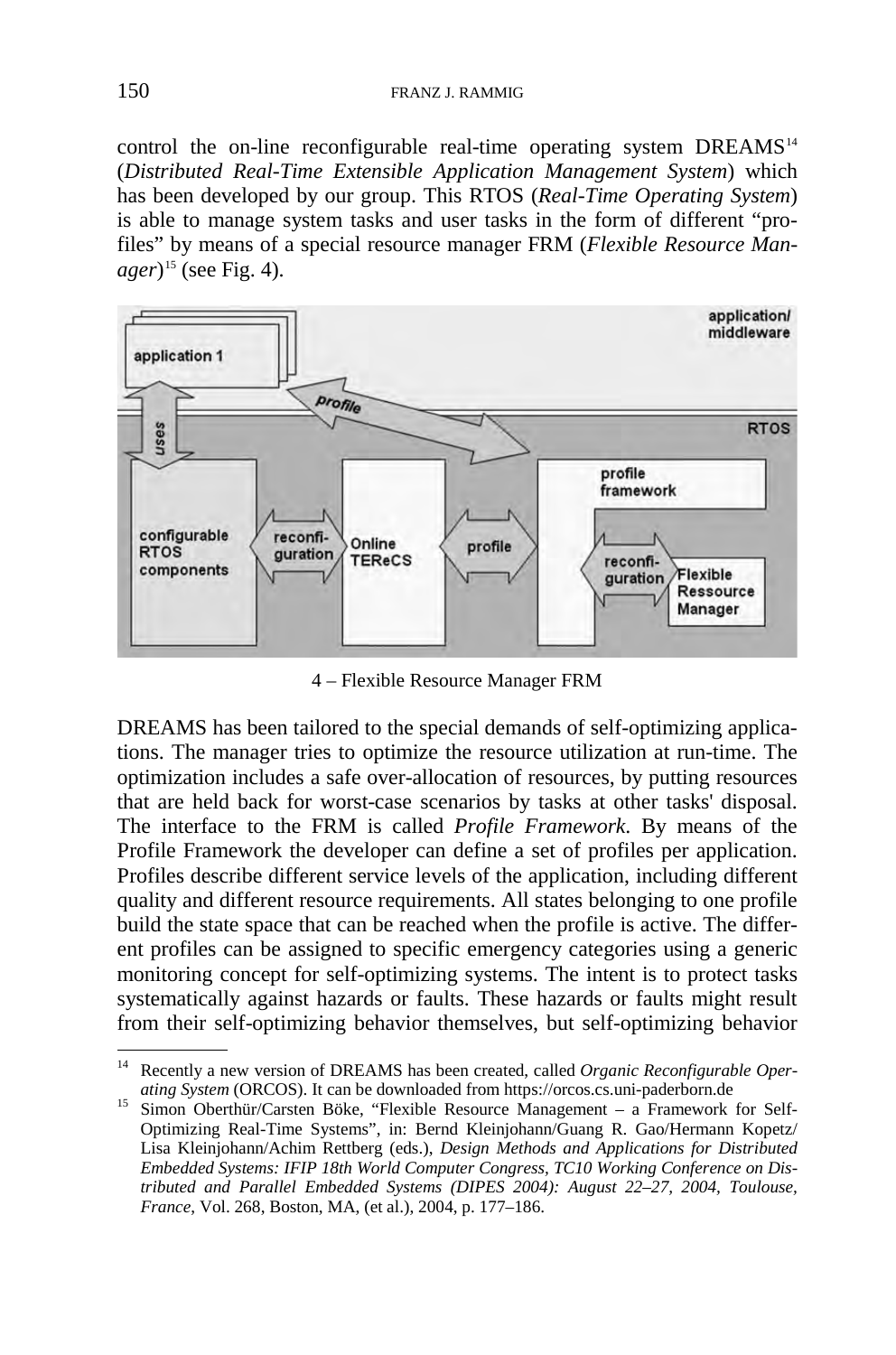can also support the re-allocation of resources to handle threats. The concept distinguishes four different emergency categories:

- 1) The system operates regularly and uses its self-optimization for the major system objectives.
- 2) A possible threat has been detected and the self-optimization is not only used to optimize the behavior but also to reach system states, which are considered to be safer than the current one.
- 3) A hazard has been detected that endangers the system. Fast and robust countermeasures, like a reflex, are performed to reach a safer state (1 or 2).
- 4) The system is no longer under control; the system must be immediately stopped or a minimal safe-operational mode must be warranted, to minimize damage.

The artificial hormone system is applied to ensure that the system can provide more resources to enable more efficient countermeasures whenever it experiences entering emergency category 2. The idea is, when a task of the system detects a threat for the system it releases virtual epinephrine. This distributed epinephrine forces non-critical tasks into a profile with lower resource consumption. By this, resources are released and this permits the critical task to handle the threat more appropriately by switching into a specific emergency handling profile which usually is more resource-hungry. The virtual epinephrine carries the information how much additional resources the epinephrine secreting task requires to activate its threat-handling profile. It is assumed that all tasks are sorted according to their safety critical nature. Like the cardiovascular system of an organism the resource manager broadcasts the epinephrine to the tasks. Tasks with the lowest safety level have the shortest reaction time. When the epinephrine is injected into such a task it can react by switching into a special profile with lower resource requirements. The task then updates the information inside the epinephrine how much resources are still required. This updated epinephrine then is secreted again, by this over-writing the hormone already received by tasks at higher safety levels which react more slowly. By this technique finally every task has information about the threat and can react accordingly. The complexity of this process is linear with respect to the number of tasks. The reaction of the tasks to the epinephrine ("consuming" it by update) is done in a short, constant time.<sup>16</sup>

<sup>-</sup><sup>16</sup> Details can be found in Holger Giese/Norma Montealegre/Thomas Müller/Simon Oberthür, "Acute Stress Response for Self-Optimizing Mechatronic Systems", in: Yi Pan/Franz J. Rammig, et al. (eds.), *2006 – Biologically Inspired Cooperative Computing*, Vol. 216, p. 157–167.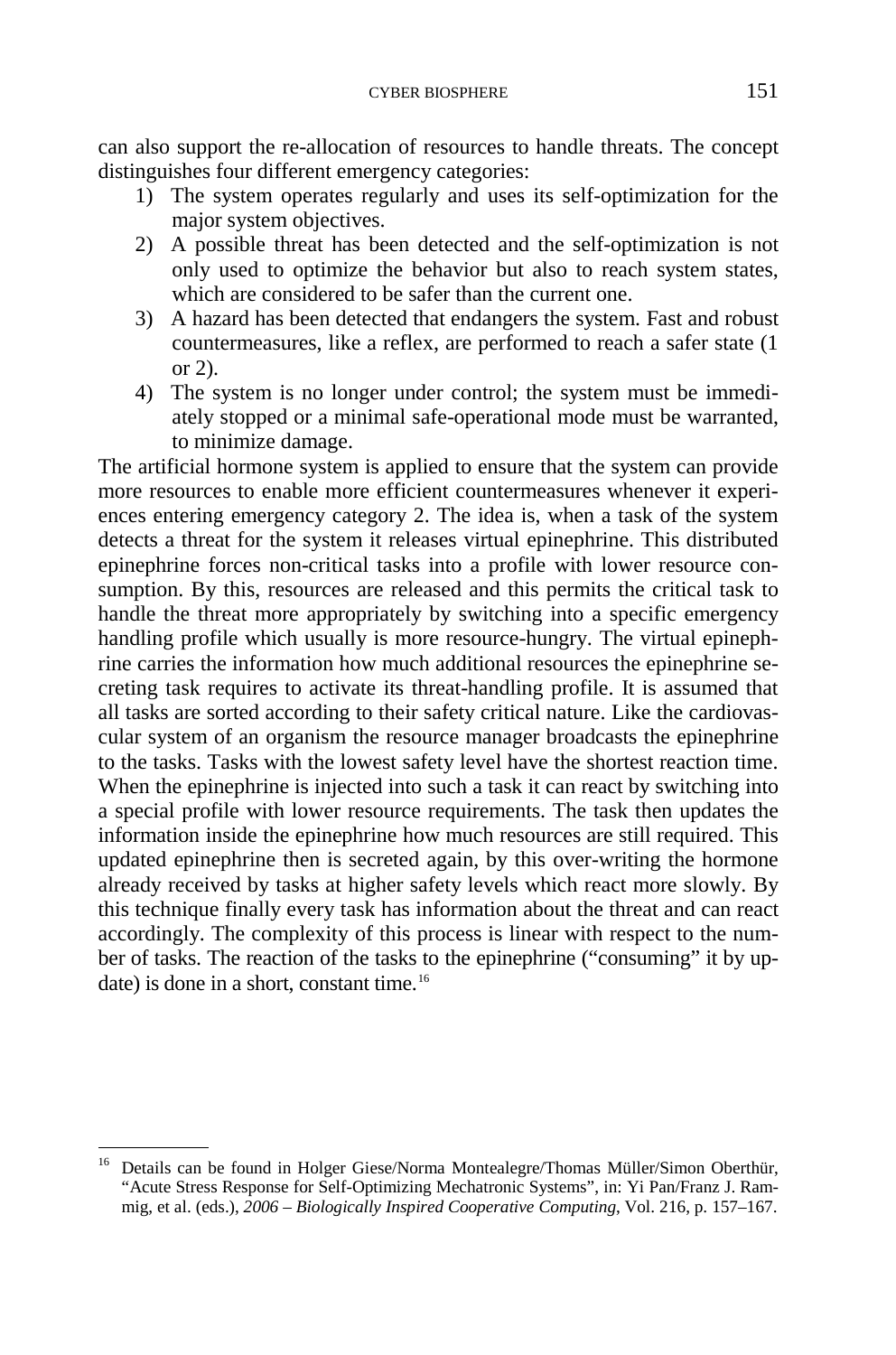#### 152 FRANZ J. RAMMIG

#### 4 Artificial Immune Systems

*Immunocomputing* intends to establish another kind of computing. The main idea is to copy the immune system's ability to identify abnormal objects ("*antigens*") with high separation precision and to attack such antigens using adapted means ("*antibodies*") in an extremely efficient manner. All this is done in a distributed but interlinked manner and is quickly adapted to varying situations (occurrence of previously unknown antigens) by a sophisticated learning ability. As biological immune systems are based on chemical reactions of proteins, immunocomputing is based on the "*formal protein*" as its basic element. A protein is an essential component of organisms and participates in every process within cells. It is composed of amino-acids arranged in a linear chain. Proteins constitute *epitopes* present in antigens and antigen presenting cells. Proteins constitute also *paratopes* present in antibodies. Both are made of around 10 amino-acids. An epitope is the minimum molecular structure that is able to be recognized by the immune system. One epitope matches with a paratope in molecular recognition (see Fig. 5). An antigen presenting cell is a cell that has digested an antigen and presents in its surface a respective epitope. The 3D shape or tertiary structure of the epitope is recognized by a paratope. It means an epitope is a kind of surface protein. That is why proteins will be seen as the basic element in immunocomputing.



5 – Epitope of an antigen binding to a paratope of an antibody

*Cytokines* are introduced as an additional concept into immunocomputing<sup>17</sup> to establish collaboration. In biological systems cytokines are groups of proteins secreted by many types of cells. Each cytokine binds to a specific cell's surface receptor signaling a specific action i.e. differentiation into plasma cells,

 $17\,$ 17 Alexander O. Tarakanov/Segei V. Kvachev/Alexander V. Sukhorukov, "A Formal Immune Network and Its Implementation for On-line Intrusion Detection", in: Vladimir Gorodetsky/ Igor Kotenko/Victor Skormin (eds.), *Computer Network Security* (Lecture Notes in Computer Science Vol. 3685), Berlin, Heidelberg, 2005, p. 394–405.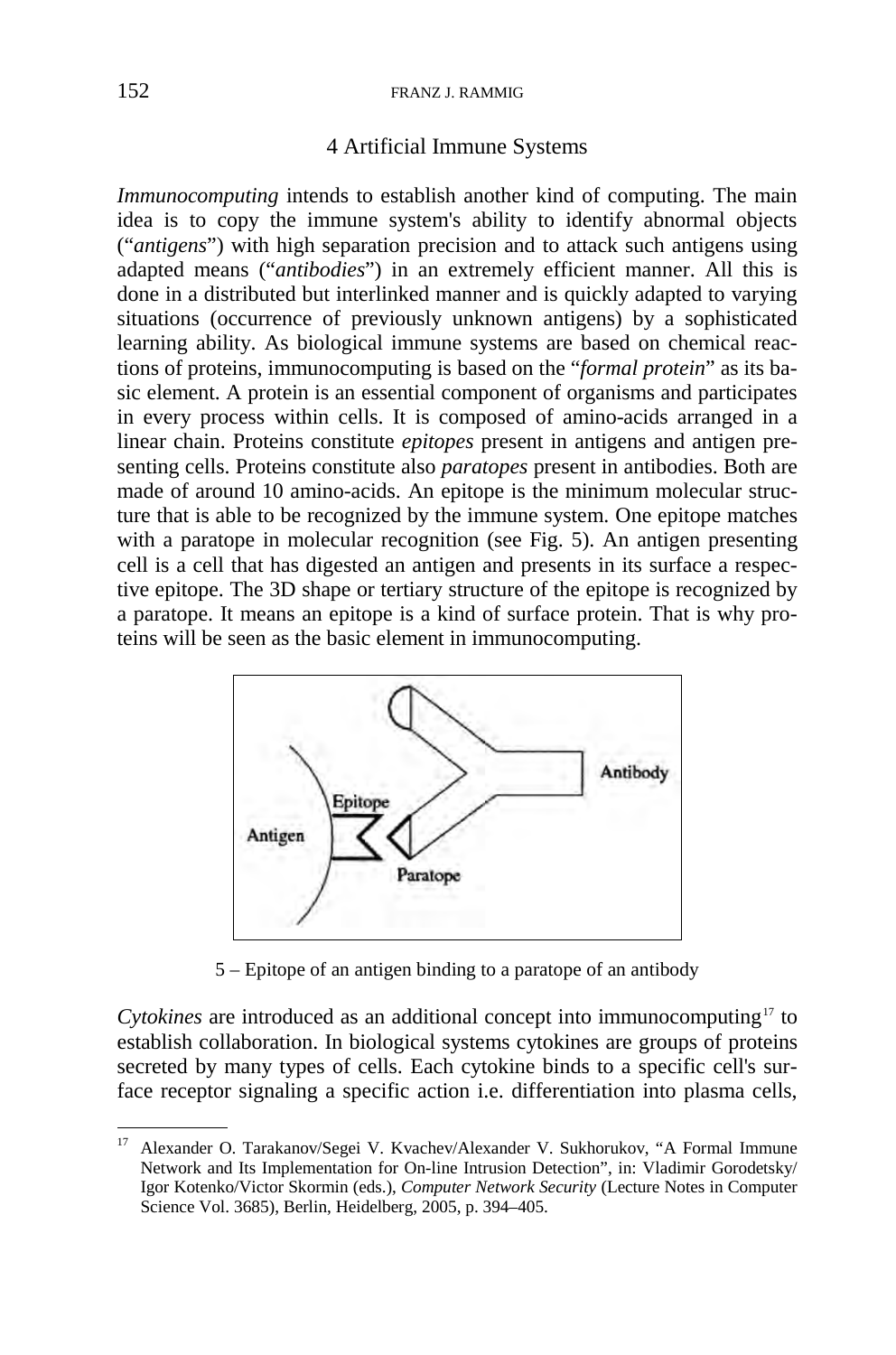antibody secretion, or cell death. They bind also through own receptors constituted from proteins, too.

The basic entities in a biological immune system and therefore also in immunocomputing are so-called *B-cells*. B-cells in the immune system secrete antibodies, i.e. the actuators of immune reaction. On the other hand they also secrete cytokines in order to signal something to another cell. This introduces a positive feedback into the immune system. In Artificial Immune Systems, a B-cell will be taken as a generic cell  $V_i$  with two components expressed by  $V_i$  $= (c_i, P_i)$  where  $c_i \in \mathbb{N}$  represents a cytokine (action to be carried out) and  $P_i \in \mathbb{N}$  $R^q = ((p_1)_b, ..., (p_q)_i)$  is a point in a q-dimensional space. *P* lies within a cube *max{| (p<sub>1</sub>)<sub>i</sub> |, ...,*  $\left| \right\rangle (p_q)_i$  *|}*  $\leq 1$ *. It represents a protein transformed into the so*called FIN (*Formal Immune Network*) space (see Fig. 6). In biological terms it represents an antigen binding site (antigen detection) of an antibody or, simplifying, an antibody.



6 – Immune Networks

We applied cFIN (*cytokine FIN*) to build self-repairing reconfigurable hardware arrays (FPGAs), following a BIST (*Built-In Self-Test*) approach. The circuit under test receives a test pattern and the response is evaluated by means of cFINs. In this case, an antibody represents the expected output, transformed into the FIN space. An antigen is the response of the circuit under test. A cytokine represents the action to be taken for fault recovery purposes. It is important that the system has to be trained beforehand using a training matrix  $V(c, A)$ .  $A = A_1, \ldots, A_n$  with  $A_i = (Input_i, Output_i, Stimuli_i, State_i)$  is a matrix with information about expected responses under defined input patterns. Each expected or unexpected response then is linked to an action expressed by *c* with  $c_i = (self_i, action_i)$ . The first component indicates the differentiation between *self* and *not self*, the second one identifies the action to be taken. Using the cy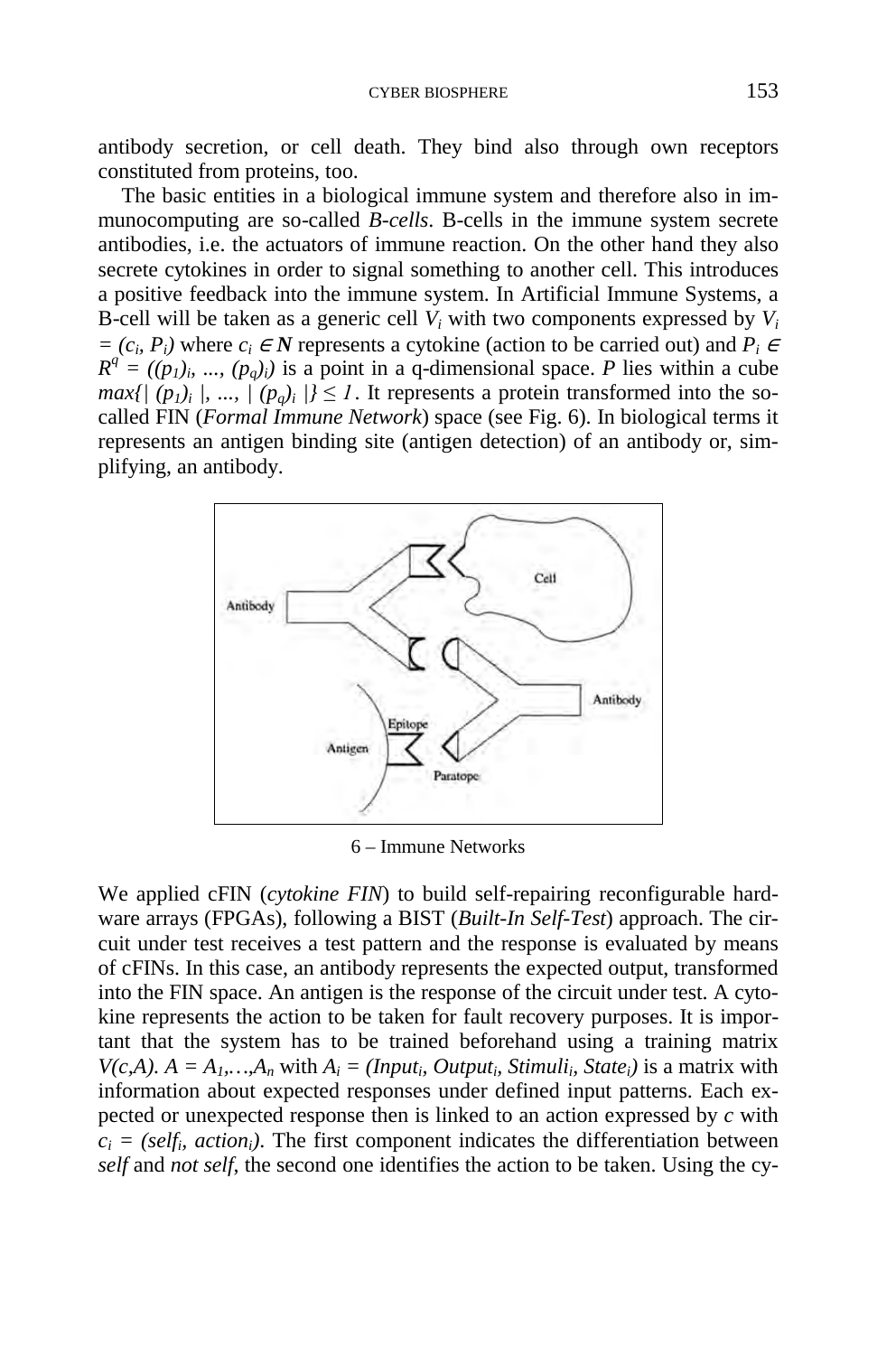tokine communication system, on-line learning can take place during operation<sup>18</sup> (see Fig. 7).



7 – Essential part of cFIN-based self-repairing FPGA

#### 5 Discussion

The three approaches presented here are just examples of a broad potential when getting inspiration from nature. Of course, these approaches include much more sophistication than the simple principles presented here just to initiate a discussion. In any case it is wise to collect more profound knowledge about biological systems before gaining real benefit out of them for engineering disciplines. Even the three sketches presented here, however, show some interesting similarities. So it seems that there are some basic principles worth to be studied as inspirations.

### *Inspiration 1: Follow a cell-based approach.*

Nature "invented" life by "inventing" cells. Cells include intelligent I/O (cell membrane), static code (nucleus), a reproduction mechanism, a complete chemical plant (cell plasma), energy management, and a motion mechanism. I.e. cells are self-contained with respect to information, energy, and material flow. For billions of years life did exist solely in form of single cell entities. So whatever emerged as biological system remains a collection of individual

 $18\,$ 18 Details can be found in Norma Montealegre/Franz J. Rammig, "Immuno-Repairing of FPGA Designs", in: Mike Hinchey/Anastasia Pagnoni/Franz J. Rammig/Hartmut Schmeck (eds.), *Biologically-Inspired Collaborative Computing: IFIP 20th World Computer Congress [WCC 2008], Second IFIP TC 10 International Conference on Biologically-Inspired Collaborative Computing: September 8–9, 2008, Milano, Italy*, New York, NY, 2008, p. 137–149. For general readings on immunocomputing, see: Leandro N. de Castro/Jonathan Timmis, *Artificial Immune Systems. A New Computational Intelligence Approach*, London (et al.), 2002, and Jonathan Timmis/Peter J. Bentley/Emma Hart, *Artificial Immune Systems. Second International Conference (ICARIS): September 1–3, 2003, Edinburgh, UK; Proceedings* (Lecture Notes in Computer Science Vol. 2787), Berlin (et al.), 2003.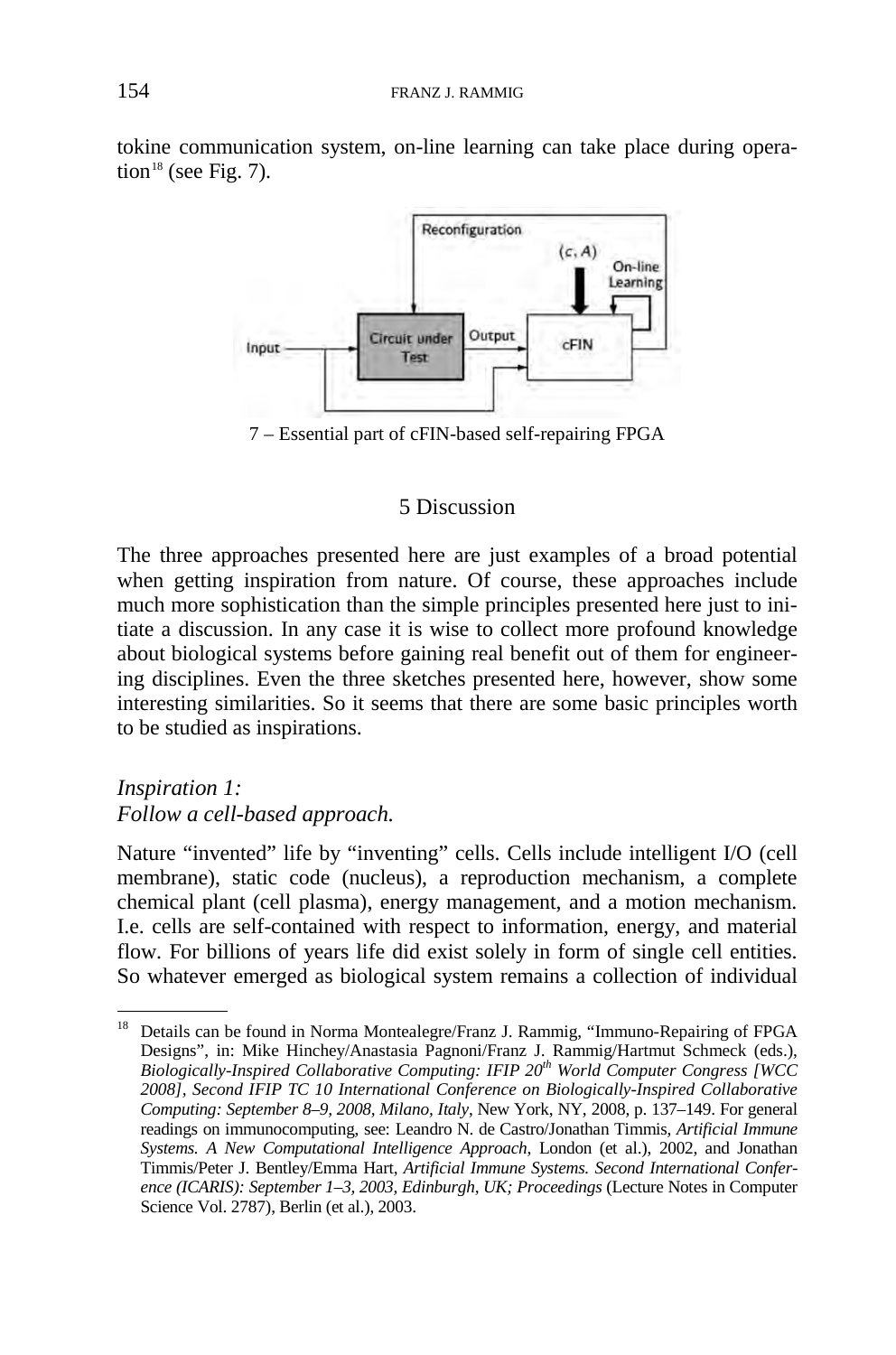cells, a collection of cells which may cooperate very closely, a collection of cells where the cells may be differentiated into highly specialized ones.

### *Inspiration 2: Follow a federated approach.*

Biological cells never lost their property of autonomy even in highly complex multi-cell species. Biological systems are federated ones. The blood circulation can be interpreted as a trick to "simulate" the environment a cell needs to survive in such a federated multi-cell setting. Social insects may be seen as a copy of the same principle; now using more elaborate "macro cells". And this principle can be recursively extended. It may not be so surprising that the federation principle can be found using more and more complex "cells", a principle that reaches up to human societies. Federation seems to be a very useful principle to achieve robustness.

## *Inspiration 3: Elastic division of labor.*

Usually there is some dedication, some division of labor in federated systems. The degree of this division of labor increases by the complexity of the federal community. However, it can be observed that in most cases there is more or less elasticity. Components of a community dedicated to specific tasks can take over other tasks whenever they receive stimulations beyond their present threshold. This observation certainly is a valuable inspiration for future "Embedded Systems". Our own experiments in the areas of service migration, clustering, or real-time scheduling of media streams did show very robust and fault tolerant behavior when following this principle. Division of labor together with elasticity provides a good compromise between efficiency and avoidance of single points of failure.

## *Inspiration 4: Make use of a broad variation of communication mechanisms.*

Federated systems following the basic principle of delegation (distribute globally only what to do, let the individual components decide how to do) rely on an adequate communication scheme. It can be observed that nature created the entire range from uni-cast/multi-cast (nerve system) to multi-cast/broad-cast (secreting hormones/cytokines or pheromones) and from dedicated "cabling" (nerve system) via "*powerline communication*" (hormones/cytokines) to wireless (pheromone). Common to all these communication approaches is the fact that they are tailored for federated systems. All biological systems are made as a collection of cells and each single cell is equipped with sensors and actua-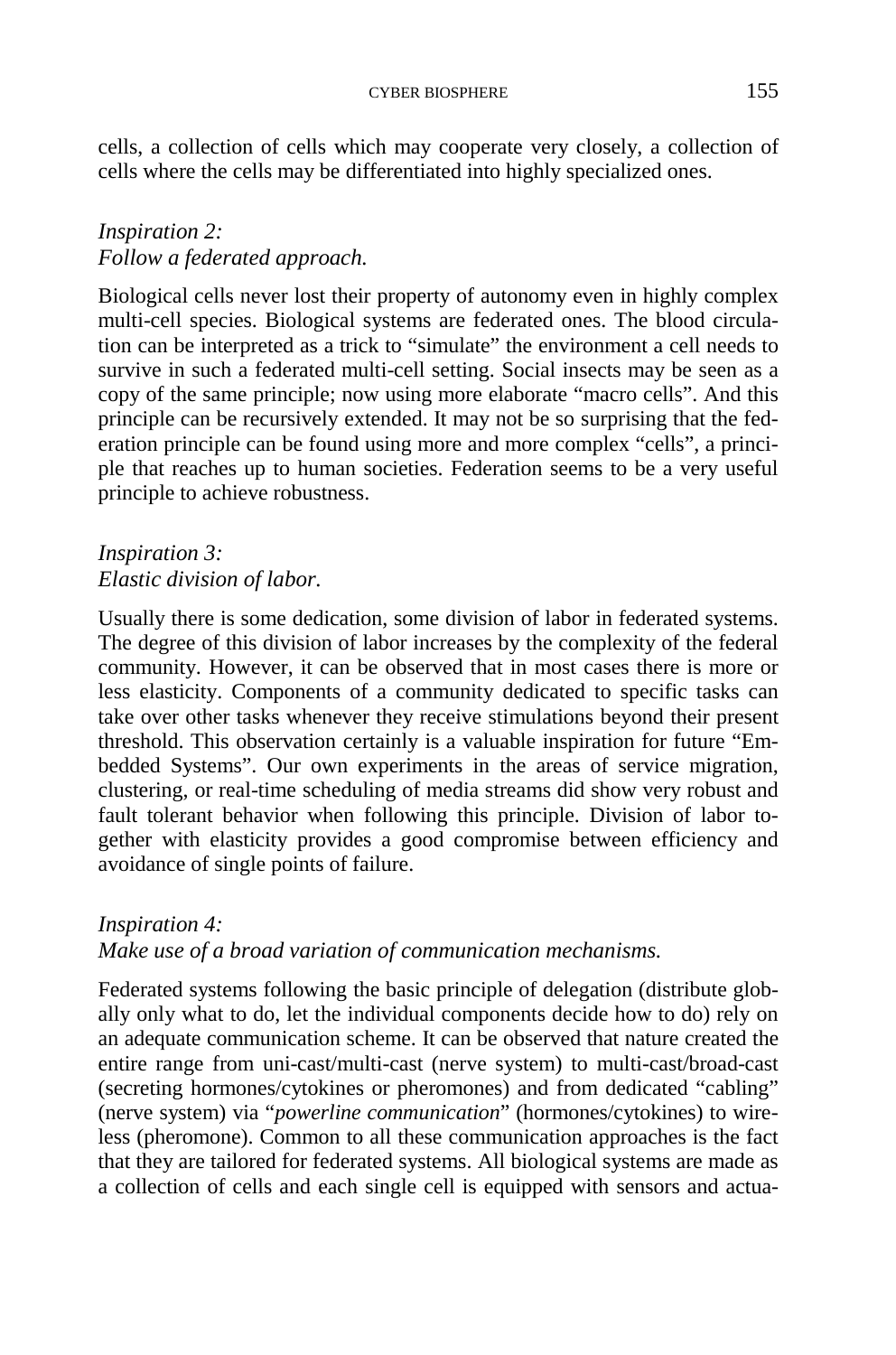tors. All higher order constructions make use of this basic principle. By the same reason similarities can be observed between the different communication concepts. Nerve threads are made by sequences of nerve cells communicating via their synapses making use of the ability of any cell to cause and sense electrical potentials. Other capabilities of cells for sensing and acting are given by the ability to expose specific proteins on their surface and to sense the surface of proteins (necessary in any case as part of a cell's digestion system). This principle is used within the hormone system, in immune-networks via cytokines, and also when using pheromone for communication. An interesting aspect is the reuse of energy flows (cardiovascular system) to transmit messages. This is a kind of biological powerline communication. Stigmergy can be seen as transforming hormones or cytokines to a more general environment. An important principle in any case is a decay mechanism for messages, evaporation of pheromones in case of ant colony communication via stigmergy. Of course, the communication demands in technical systems differ. However, it is worth to consider biological communication techniques as inspiration as well.

### *Inspiration 5: Delegation.*

Common to all communication and control techniques in biological systems is the principle of delegation. It is up to a cell how to react on a sensed signal. This reaction may depend of the specific cell type or even cell instance (thus enabling multicast) or on actual environmental or state conditions of a cell. Large, complex systems need a certain degree of self-organization or, even less tight, self-coordination. Under such circumstances pre-planned communication systems seem to be no longer adequate. By the principle of delegation the amount of information to be communicated can be reduced dramatically.

More recently the discussion about *Cyber Physical Systems* (CPS) emerged. It is an attempt to combine two engineering cultures that up to now emerged in a relatively separated manner: highly predictable, hard real-time-driven Embedded Systems and the Internet, a communication infrastructure that is based on probabilistic principles. CPSs seem to be a promising approach to build globally distributed, collaborating technical artifacts. One of the fundamental arguments within this community is that the traditional separation into functional and non functional properties of computation seems to be no longer adequate when building the deeply embedded but widely distributed systems of the future. Especially abstracting away time which in most areas of computing is a common principle turns out to be a dangerous assumption. The solutions proposed include the usage of a strict and very precise global time source and then abstracting this source to a "*sparse time*"-model.<sup>19</sup> Based on such a

<sup>19</sup> Hermann Kopetz, "Embedded System Complexity", in: Self-Optimizing Mechatronic Sys*tems: Design the Future: Technologies for Tomorrow's Mechanical Engineering Products –*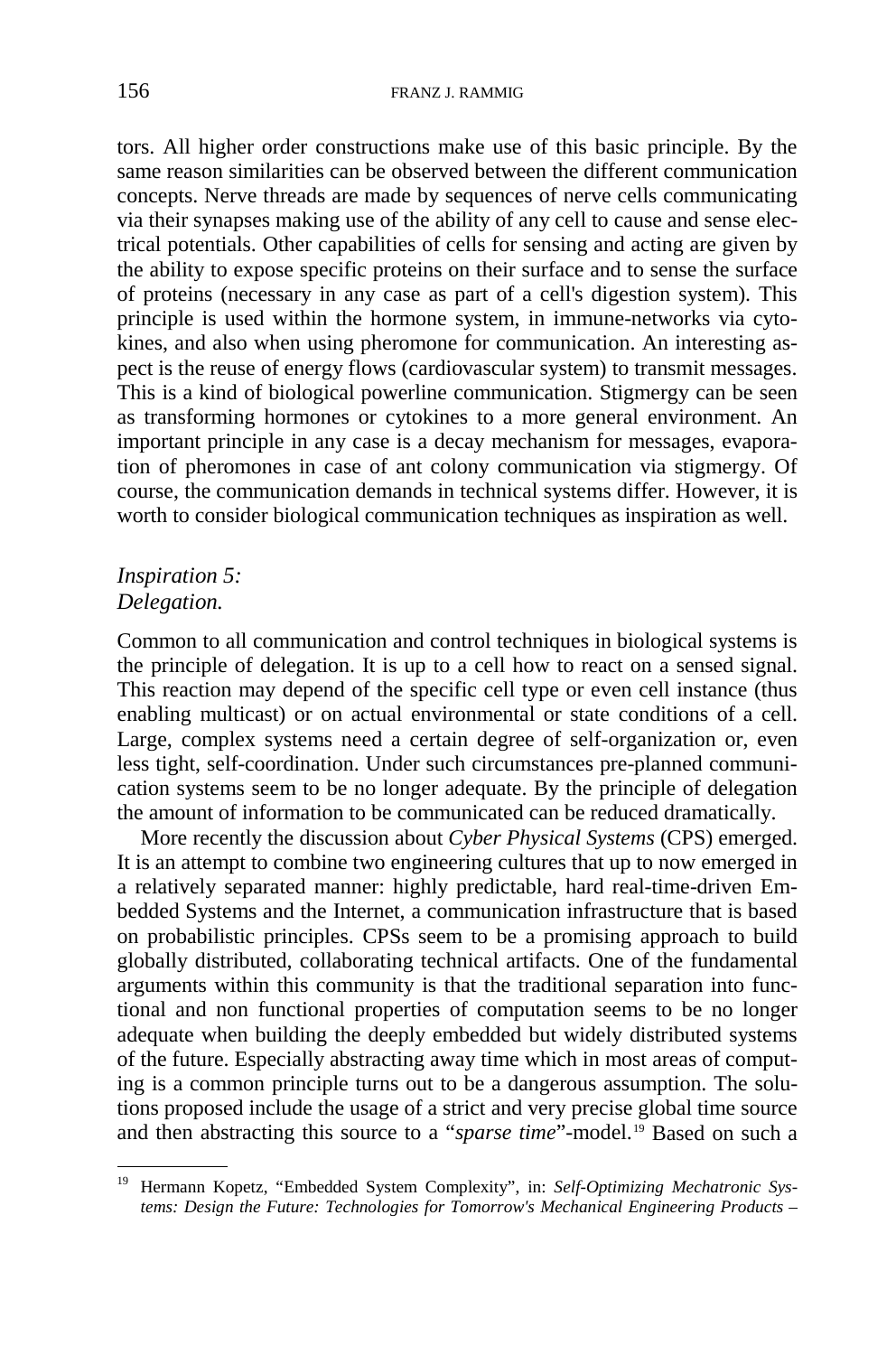#### CYBER BIOSPHERE 157

model adequate OO (*Object Oriented*) architectures can be built, e.g. using the TMO (*Time-Triggered Message-Triggered Object*) approach of UC Irvine.20 This approach seems to be completely different from the techniques of handling time in biological systems. They tend to follow an approach to approximate and correct afterwards if the approximation turns out to be wrong or not precise enough. It definitely makes no sense to look for inspirations from biology in an ideological manner. Technology opens potentials that were not available within evolution up to now and these potentials have to be used. Establishing a precise global time base was made possible by GPS and comparable systems and as it is available, it should be used. Other aspects addressed in CPS research, however, match relatively well with inspirations we can get from biological systems. As already mentioned several times in this paper, all biological systems are built bottom-up using a strict cell-based approach. These cells are more comparable to components than to objects in the OO sense. Communication is done by signaling values; it then is up to the components how to react. This basic principle of delegation constitutes much of the success of biological systems and should be considered as a basic principle for CPSs as well. Biological systems do not distinguish between functional and non functional properties. Nature always is aware of resources, is making use of what is available (considers the available "*platform*"), provides solutions how to handle lacking resources to a certain amount. This is another principle to be considered as inspiration when building CPSs. If such systems are built in a bottom-up manner by creating cells based on and closely adapted to available platforms, being sensitive for certain sets of rules, and being highly adaptive, capable of learning, then many of the CPSs' challenges might be solvable. Building a generic framework, a *Cyber Biosphere* (CBS) may be an attempt worth to be worked on.

### 6 Conclusion

In this paper some arguments are presented for taking inspirations from biology when designing the complex technical artifacts of the future. Using some

-

*Dependability and Software Engineering – Design Methods and Tools; 7th International Heinz Nixdorf Symposium Self-Optimizing Mechatronic Systems: February 20–21, 2008, Heinz Nixdorf MuseumsForum, Paderborn, Germany*, Paderborn, 2008, p. 469–486, and Hermann Kopetz, "The Complexity Challenge in Embedded System Design", in:  $11<sup>th</sup> IEEE$ *International Symposium on Object Oriented Real-Time Distributed Computing (ISORC): May 5–7, 2008, Orlando, Florida; Proceedings, Piscataway, NJ, 2008, p. 3–12.* 

<sup>&</sup>lt;sup>20</sup> Kanghee H. Kim, "Object Structures for Real-Time Systems and Simulators", in: *Computer* 30, 8 (1997), p. 62–70, and Kanghee H. Kim/Yuqing Li/Kee-Wook Rim/Eltefaat Shokri, "A Hierarchical Resource Management Scheme Enabled by the TMO Programming Scheme", in: *11th IEEE International Symposium on Object Oriented Real-Time Distributed Computing (ISORC), 2008: May 5–7, 2008, Orlando, Florida; Proceedings*, Piscataway, NJ, 2008, p. 370–376.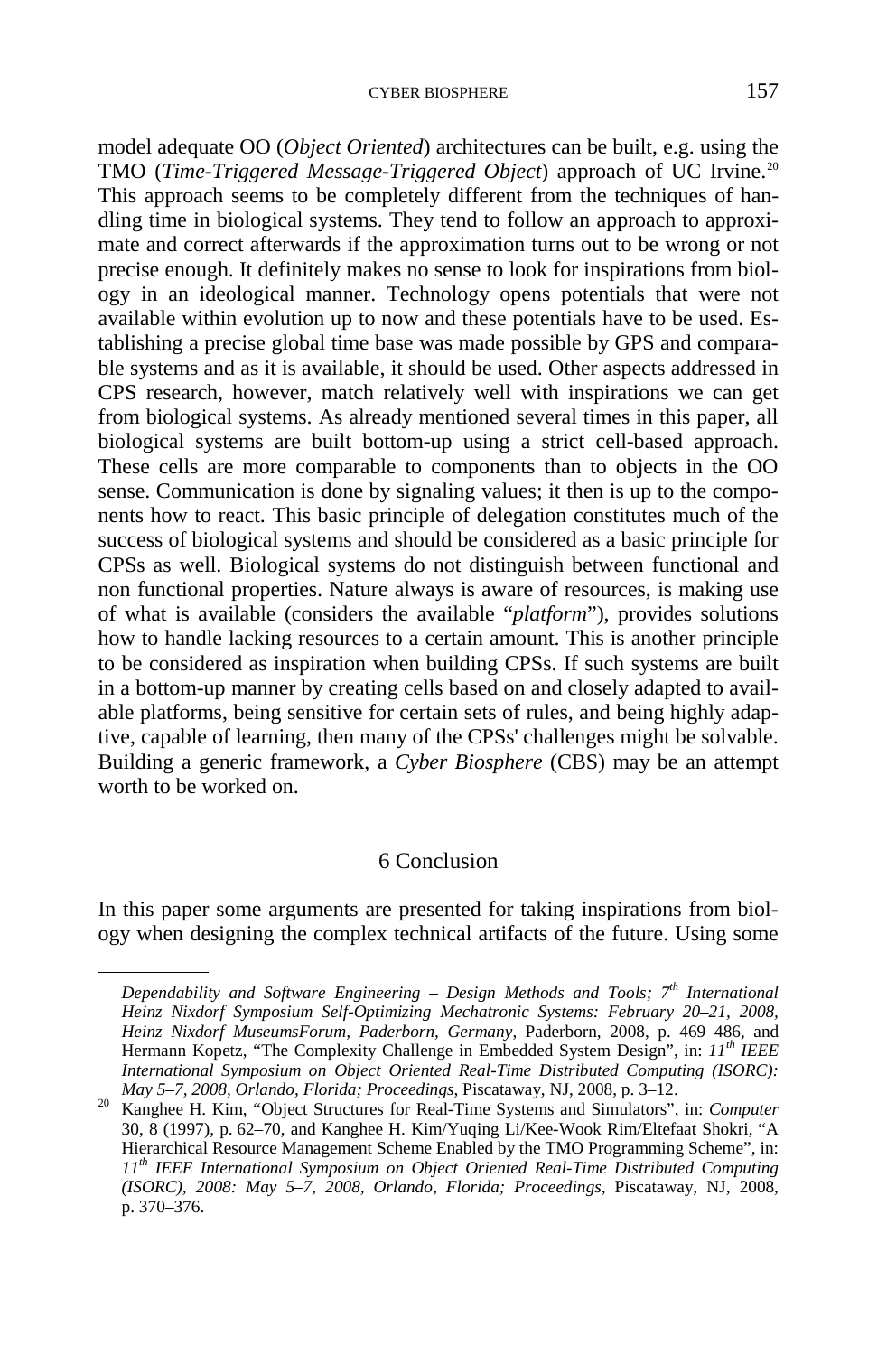examples it has been shown that such inspirations may be helpful especially when the systems have to behave in a robust manner in rapidly changing environments. However, one should never make the mistake just to copy nature into technical artifacts. Our artifacts have to work in a dependable manner for some years or decades. Nature "thinks" in terms of millions of years, shortterm behavior is of minor interest. Nature optimizes the long-term global performance; the specific entity is of no interest. Engineers have to consider the single entity they are liable for. Thus, taking inspiration from nature should always be an option but never more than an option among others.

# References

- Brinkschulte, Uwe/von Renteln, Alexander/Weiss, Michael, "Analyzing the Behavior of an Artificial Hormone System for Task Allocation", in: Juan González Nieto (ed.), *Proceedings of the 6th International Conference on Autonomic and Trusted Computing, ATC 2009: July 7–9, 2009, Brisbane, Australia*, Berlin, Heidelberg, 2009, p. 47–61.
- Cannon, Walter B., *Bodily Changes in Pain, Hunger, Fear and Rage: An Account of Recent Research into the Function of Emotional Excitement, reprint of*  $2<sup>nd</sup>$  ed., New York, NY, 1929.
- Castro, Leandro N. de/Timmis, Jonathan, *Artificial Immune Systems. A New Computational Intelligence Approach*, London (et al.), 2002.
- Ditze, Michael , "Evaluation of an Ant Colony Optimization Based Scheduler for the Transmission of Multimedia Traffic in the 802.11e EDCA", in: *Proceedings of the 3rd ACM Workshop on Wireless Multimedia Networking and Performance Modeling: October 22nd 2007, Chania, Crete Island, Greece* [held in conjunction with the 10th ACM/IEEE International Symposium on Modeling, Analysis, and Simulation of Wireless and Mobile Systems (MSWiM)], New York, NY, 2007, p. 9–15.
- ―/Becker, Markus, "An Improved Adaptive ACO Meta Heuristic for Scheduling Multimedia Traffic Across the 802.11e EDCA", in: Reza Rejaie/Roger Zimmermann (ed.), *Multimedia Computing and Networking 2008: January 30–31, 2008, San Jose, California, USA; Proceedings, Electronic Imaging, Science and Technology*, Bellingham, WA, 2008, p. 6818–6820.
- Dorigo, Marco/Manniezzo, Vittorio/Colorni, Alberto, "The Ant System: Optimization by a Colony of Cooperating Agents", in: *IEEE Transactions on Systems, Man, and Cybernetics, Part B* 26, 1 (1996), p. 29–41.
- ―/Stützle, Thomas G., *Ant Colony Optimization* (A Bradford Book), Cambridge, MA, (et al.), 2004.
- ―/Birattari, Mauro/Blum, Christian, et al. (eds.), *Ant Colony Optimization and Swarm Intelligence. 4th International Workshop, ANTS 2004: September 5–8, 2004, Brussels, Belgium; Proceedings* (Lecture Notes in Computer Science Vol. 3172), Berlin, 2004.
- ―/Gambardella, Luca Maria/Birattari, Mauro, et al. (eds.), *Ant Colony Optimization and Swarm Intelligence. 5th International Workshop, ANTS 2006: September 4–7,*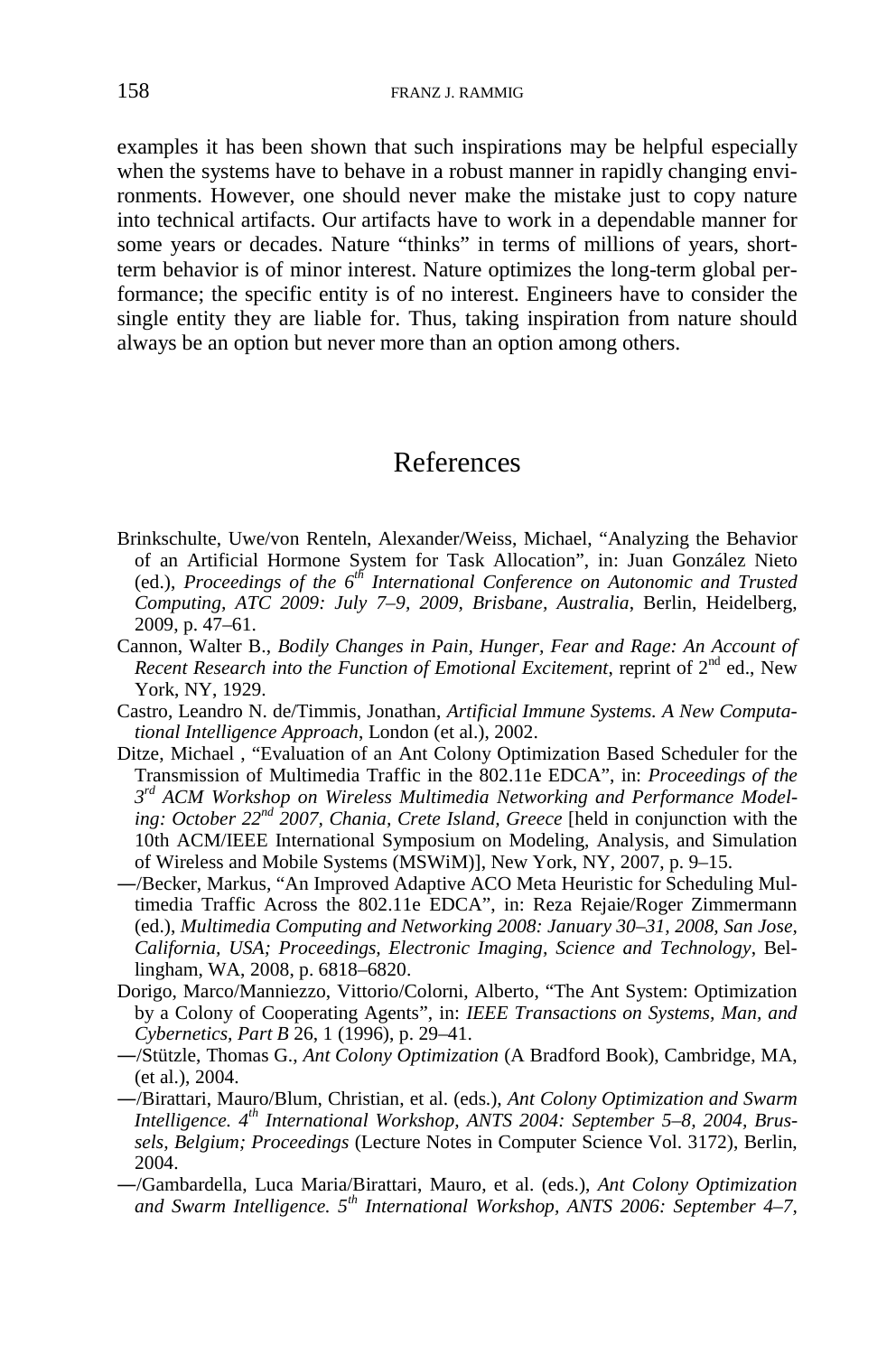*2006, Brussels, Belgium; Proceedings* (Lecture Notes in Computer Science Vol. 4150), Berlin, 2006.

- Dressler, Falko, *Self-Organization in Sensor and Actor Networks* (Wiley Series in Communications Networking Distributed Systems), Chichester (et al.), 2007.
- Giese, Holger/Montealegre, Norma/Müller, Thomas/Oberthür, Simon/Schulz, Bernd, "Acute Stress Response for Self-Optimizing Mechatronic Systems", in: Yi Pan/ Franz J. Rammig, et al. (eds.), *2006 – Biologically Inspired Cooperative Computing*, Vol. 216, p. 157–167.
- Heimfarth, Tales/Janacik, Peter, "Experiments with Biologically-Inspired Methods for Service Assignment in Wireless Sensor Networks", in: Mike Hinchey/Anastasia Pagnoni, et al. (eds.), *Biologically-Inspired Collaborative Computing: IFIP 20th World Computer Congress, Second IFIP TC 10 International Conference on Biologically-Inspired Collaborative Computing: September 8–9, 2008, Milano, Italy*, Vol. 268, New York, NY, 2008, p. 71–84.
- ―/Janacik, Peter/Rammig, Franz J., "Self-Organizing Resource-Aware Clustering for Ad Hoc Networks", in: *Proceedings of the 5th IFIP WG 10.2 International Conference on Software Technologies for Embedded and Ubiquitous Systems*, Berlin, Heidelberg, 2007, p. 319–328.
- Kim, Kanghee H./Li, Yuqing/Rim, Kee-Wook/Shokri, Eltefaat, "A Hierarchical Resource Management Scheme Enabled by the TMO Programming Scheme", in: *11th IEEE International Symposium on Object Oriented Real-Time Distributed Computing (ISORC), 2008: May 5–7, 2008, Orlando, Florida; Proceedings*, Piscataway, NJ, 2008, p. 370–376.
- ―, "Object Structures for Real-Time Systems and Simulators", in: *Computer* 30, 8 (1997), p. 62–70.
- Kopetz, Hermann, "Embedded System Complexity", in: *Self-Optimizing Mechatronic Systems: Design the Future: Technologies for Tomorrow's Mechanical Engineering Products – Dependability and Software Engineering – Design Methods and Tools; 7th International Heinz Nixdorf Symposium Self-Optimizing Mechatronic Systems: February 20–21, 2008, Heinz Nixdorf MuseumsForum, Paderborn, Germany*, Paderborn, 2008, p. 469–486.
- ―, "The Complexity Challenge in Embedded System Design", in: *11th IEEE International Symposium on Object Oriented Real-Time Distributed Computing (ISORC): May 5–7, 2008, Orlando, Florida; Proceedings*, Piscataway, NJ, 2008, p. 3–12.
- Montealegre, Norma/Rammig, Franz J., "Immuno-Repairing of FPGA Designs", in: Mike Hinchey/Anastasia Pagnoni/Franz J. Rammig/Hartmut Schmeck (eds.), *Biologically-Inspired Collaborative Computing: IFIP 20th World Computer Congress [WCC 2008], Second IFIP TC 10 International Conference on Biologically-Inspired Collaborative Computing: September 8–9, 2008, Milano, Italy*, New York, NY, 2008, p. 137–149.
- Oberthür, Simon/Böke, Carsten, "Flexible Resource Management a Framework for Self-Optimizing Real-Time Systems", in: Bernd Kleinjohann/Guang R. Gao/Hermann Kopetz/Lisa Kleinjohanna/Achim Rettberg (eds.), *Design Methods and Applications for Distributed Embedded Systems: IFIP 18th World Computer Congress, TC10 Working Conference on Distributed and Parallel Embedded Systems (DIPES 2004): August 22–27, 2004, Toulouse, France*, Vol. 268, Boston, MA, (et al.), 2004, p. 177–186.
- Rammig, Franz J., "Cyber Biosphere for Future Embedded Systems", in: Uwe Brinkschulte/Tony Givargis/Stefano Russo (eds.), *Software Technologies for Embedded*